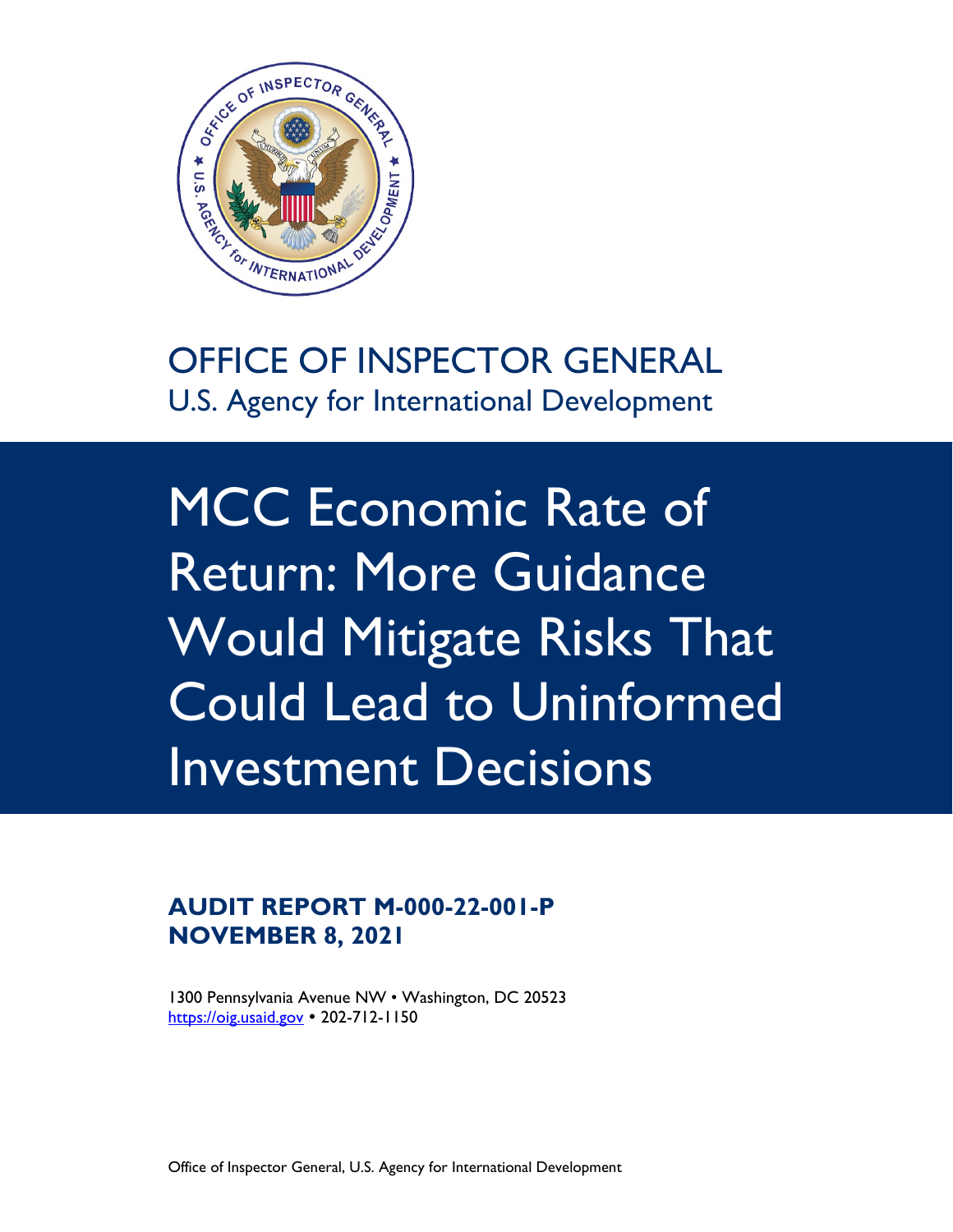Challenge Corporation, U.S. African Development Foundation, and Inter-American The Office of Inspector General provides independent oversight that promotes the efficiency, effectiveness, and integrity of foreign assistance provided through the entities under OIG's jurisdiction: the U.S. Agency for International Development, Millennium Foundation.

## **Report waste, fraud, and abuse**

### **USAID OIG Hotline**

Email:  $ignotline@usaid.gov$ Email: <u>ighotline@usaid.gov</u><br>Complaint form: <u>https://oig.usaid.gov/complainant-select</u><br>Phone: 202-712-1023 or 800-230-6539 Mail: USAID OIG Hotline, P.O. Box 657, Washington, DC 20044-0657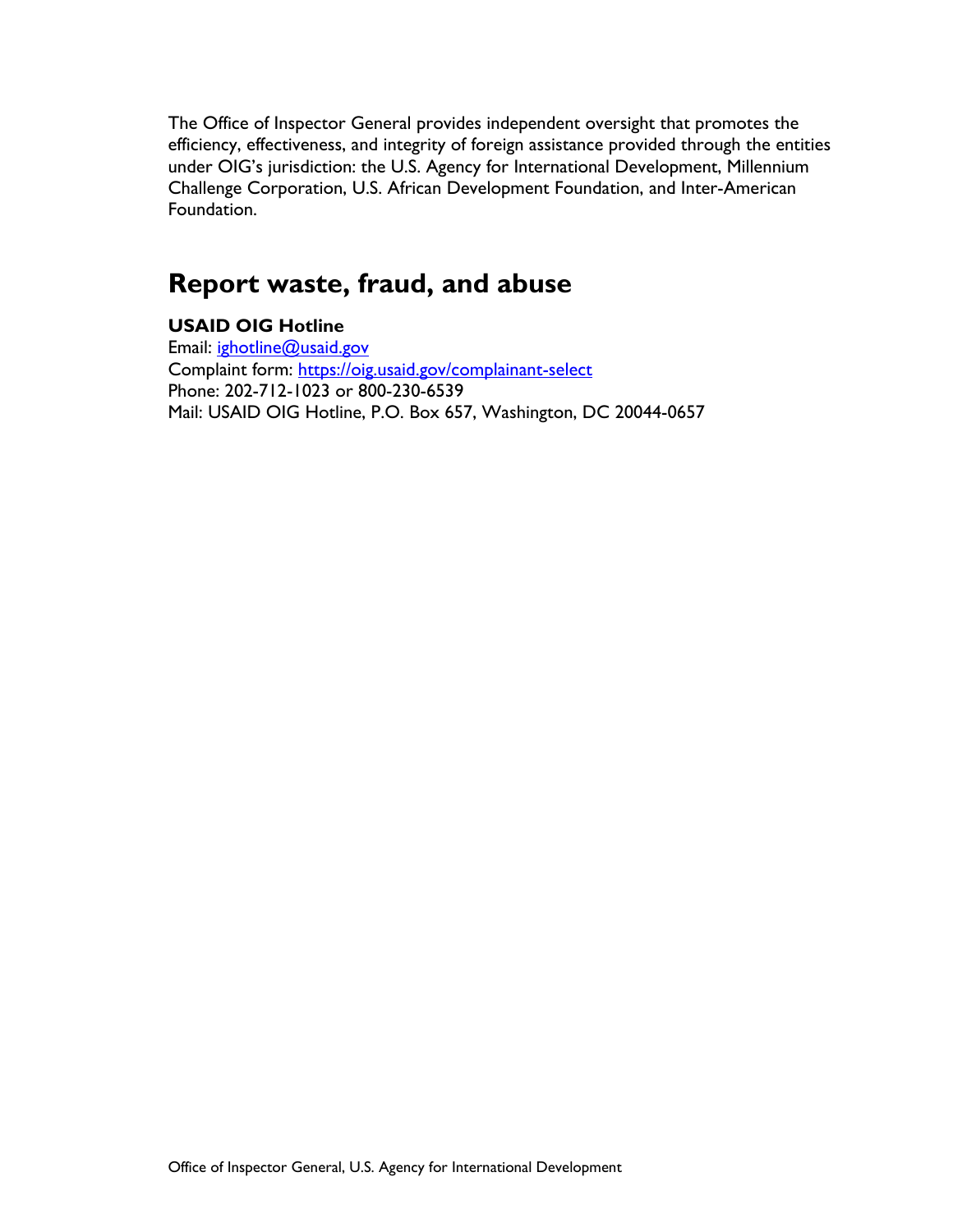

## **MEMORANDUM**

- DATE: November 8, 2021
- and Evaluation, Alicia Phillips Mandaville TO: Millennium Challenge Corporation, Vice President, Department of Policy

Millennium Challenge Corporation, Chief Economist, Economic Analysis Division, Mark Sundberg

- FROM: Audits, Gary Middleton /s/ OIG, Audit Director, Millennium Challenge Corporation Performance
- SUBJECT: MCC Economic Rate of Return: More Guidance Would Mitigate Risks That Could Lead to Uninformed Investment Decisions (M-000-22-001-P)

 This memorandum transmits the final report on our audit of MCC's Economic Rate of Return (ERR). In finalizing the report, we considered your comments on the draft and included them in their entirety in Appendix C.

The report contains six recommendations to improve MCC's guidance and procedures to address risks to developing and reviewing ERRs. After reviewing information you provided in response to the draft report, we consider one closed (recommendation 1) and five resolved but open pending completion of planned activities (recommendations 2, 3, 4, 5, and 6).

For recommendations 2, 3, 4, 5, and 6, please provide evidence of final action to [OIGAuditTracking@usaid.gov.](mailto:OIGAuditTracking@usaid.gov)

We appreciate the assistance you and your staff provided to us during this audit.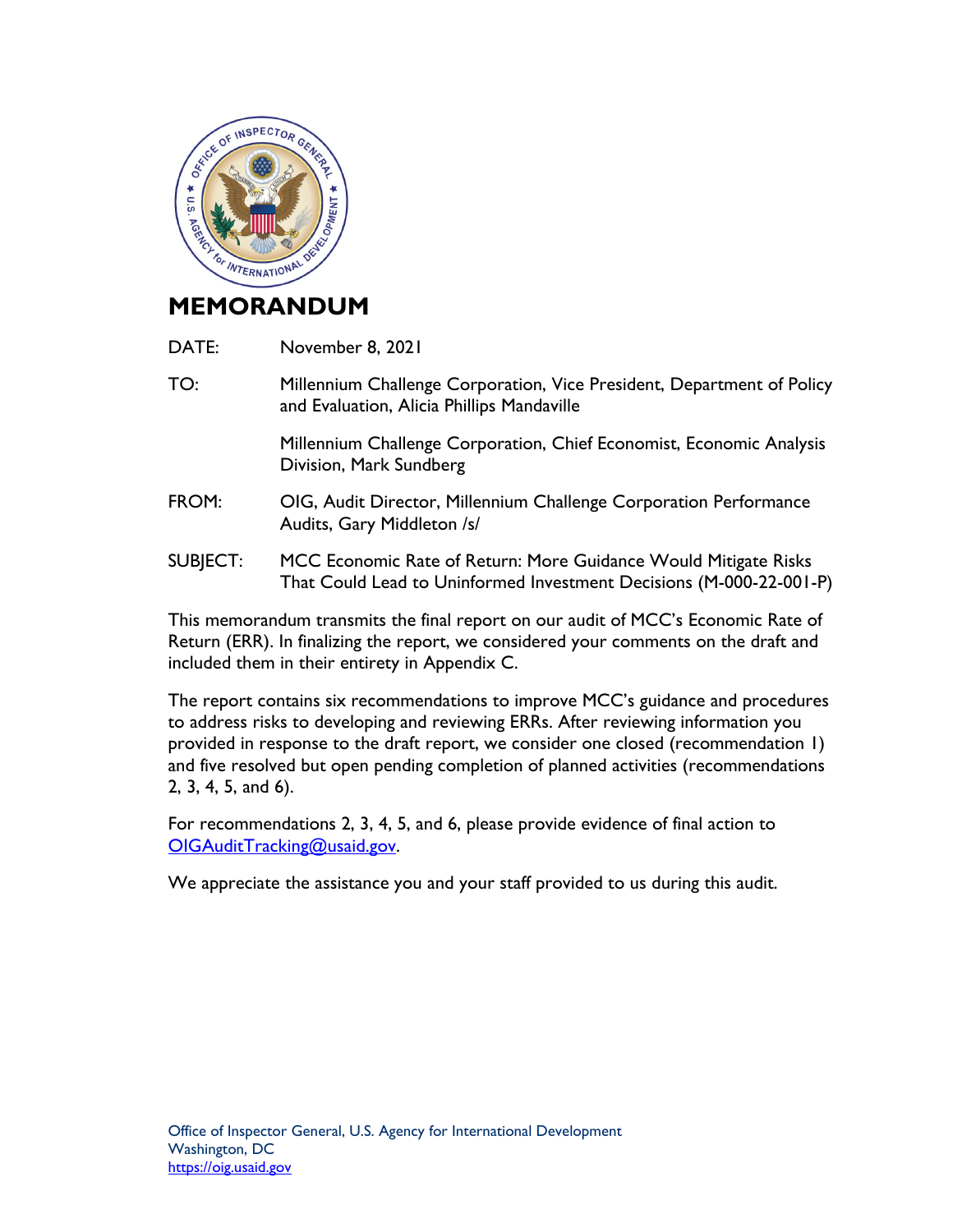## **CONTENTS**

| <b>INCOMPLETE GUIDANCE AND PROCEDURES FOR CONDUCTING SECTOR</b><br>COST-BENEFIT ANALYSES AND MAINTAINING A PEER REVIEW REPOSITORY                                  |
|--------------------------------------------------------------------------------------------------------------------------------------------------------------------|
| MCC Has Not Completed Sector Cost-Benefit Analysis Guidance for Four of Seven<br>Sectors to Address the Risk of Inconsistent Approaches for Developing ERRs 5      |
| Lack of Guidance for Maintaining a Peer Review Repository Limited MCC's Ability to<br>Retain Knowledge That Could Address the Risk of Inadequate Ongoing Review of |
| SELECT COMPACTS POINT TO WEAKNESSES IN HOW MCC IMPLEMENTED THE<br>PEER REVIEW PROCESS TO INFORM INVESTMENT DECISIONS 7                                             |
| Economic Analysis Division Staff Did Not Consistently Document Peer Reviews of<br>ERRs for Select Compacts, Highlighting Weaknesses in Peer Review Guidelines 7    |
| MCC Staff Cited the Potential Benefits of More Consistent Documentation and Use                                                                                    |
|                                                                                                                                                                    |
|                                                                                                                                                                    |
|                                                                                                                                                                    |
|                                                                                                                                                                    |
| APPENDIX B. OIG SURVEY OF MCC ECONOMIC ANALYSIS DIVISION 16                                                                                                        |
|                                                                                                                                                                    |
|                                                                                                                                                                    |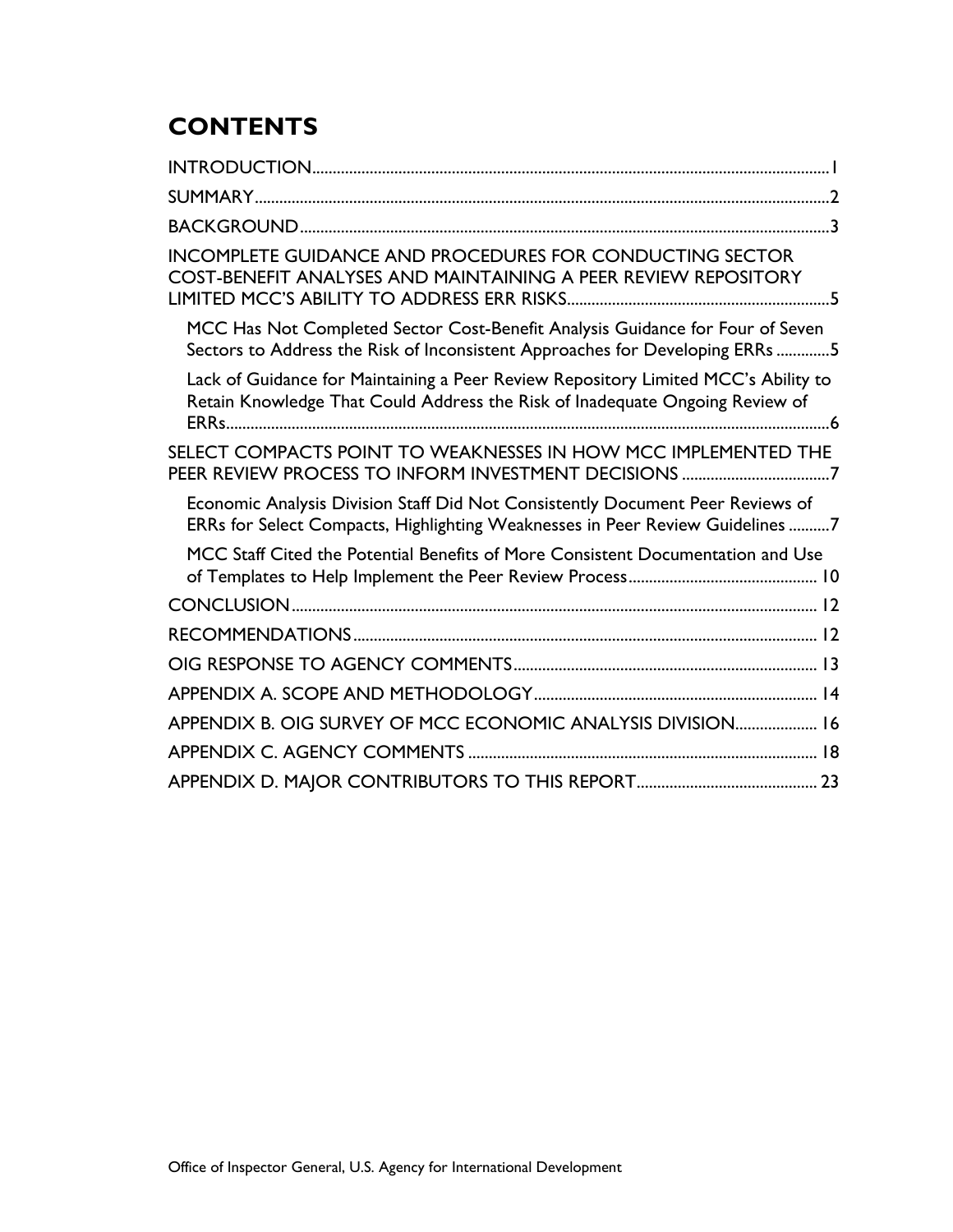## <span id="page-4-0"></span>**INTRODUCTION**

 from cost-benefit analysis (CBA), to measure whether the rate of return of a project's economic benefits exceeds its costs by the agency's required 10 percent threshold over 25 percent return on investment for this project. $^{\mathsf{I}}$ As a data-driven, evidence-based agency, the Millennium Challenge Corporation (MCC) seeks to make foreign assistance investments with high rates of return and broad impact on economic growth. MCC uses Economic Rate of Return (ERR), an estimate produced 20 years. For example, in 2007, MCC partnered with Mozambique on four projects, including \$17 million for technical support to farmers to increase crop yields; based on estimated benefits to farmers' incomes and the costs of the program, MCC estimated a

The agency says ERRs also help ensure accountability and transparency in its investment decisions. In 2008, the U.S. Government Accountability Office (GAO) identified challenges in the procedures for developing MCC's ERRs, such as inconsistent approaches, lack of documentation, human error in ERR calculations, and inadequate ongoing review of ERR analyses, and recommended new guidance and improvements to existing guidance.<sup>2</sup> In response to GAO reports and recommendations, MCC revised or established guidance, processes, and procedures for developing and reviewing ERRs. This included a peer review process in which economists review methods and results of ERR analyses with which they were not involved. MCC says that it uses the peer review process to improve the quality and consistency of ERR analyses and to ensure objective and reliable results.

 requires the agency to report the economic justification of a proposed compact Congress has expressed an interest in the transparency of MCC's ERR analyses and program. There has not been an audit of MCC's ERR process, including the peer review process, since 2011. According to MCC's 2020 enterprise risk management profile, not mitigating risks to ERR analyses could result in the agency making uninformed or untimely decisions that could compromise operational effectiveness and efficiency.

 the peer review process to inform investment decisions in select compacts. To conduct Morocco II, and Niger) with the highest dollar investment for which MCC's Economic management profiles, guidance, procedures, project proposals, assessment Our audit objectives were to assess to what extent (1) MCC's guidance and procedures for developing and reviewing ERR analyses address identified risks and (2) MCC used our work, we judgmentally selected the four compacts (Senegal II, Cote d'Ivoire, Analysis (EA) Division had completed the peer review process since 2014. We reviewed GAO reports and MCC documents including the 2019 and 2020 enterprise risk

<span id="page-4-1"></span><sup>&</sup>lt;sup>1</sup> The Farmer Income Support Project aimed to eliminate barriers hindering economic growth among farms and targeted enterprises, while supporting diversification into other crops.

<span id="page-4-2"></span> $^2$  GAO, "Independent Reviews and Consistent Approaches Will Strengthen Projections of Program Impact" (GAO-08-730), June 2008. GAO issued two other reports on ERR in 2011 and in 2007: GAO*,*  "Compacts in Cape Verde and Honduras Achieved Reduced Targets" (GAO-11-728), July 2011 and GAO, "Vanuatu Compact Overstates Projected Program Impact" (GAO-07-909), July 2007. This OIG audit focuses only on challenges to the ERR process identified in the 2008 report.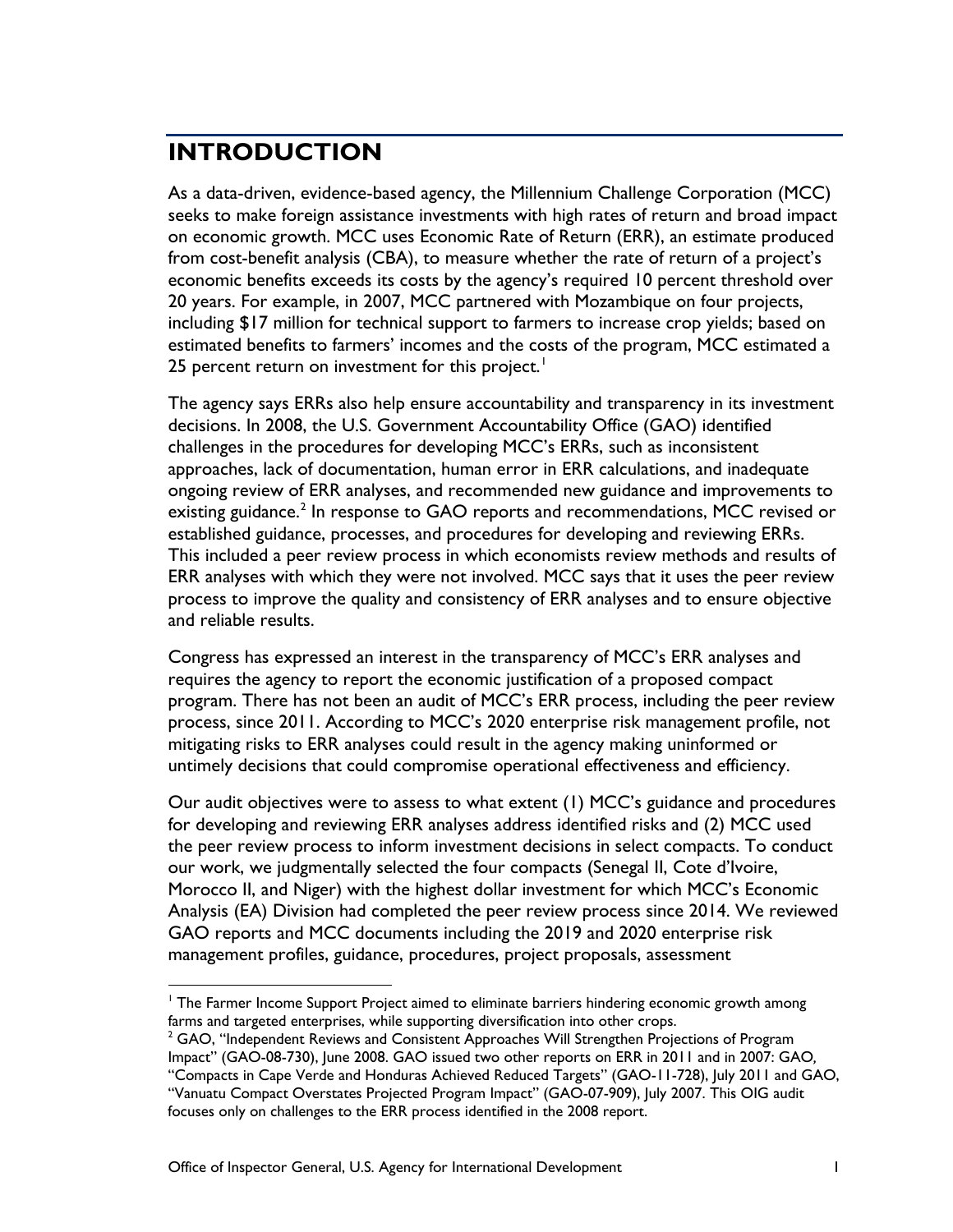memorandums, investment memorandums, peer review assessments, and correspondence. We also interviewed officials in MCC's EA Division, Department of Compact Operations (DCO), and Monitoring and Evaluation Division. In addition, we surveyed EA staff and managers to identify potential actions to improve the effectiveness of the ERR peer review process. We conducted our work from February 2020 through September 2021 in accordance with generally accepted government auditing standards. For more information about our scope and methodology, please see Appendix A.

### <span id="page-5-0"></span>**SUMMARY**

 several sectors and maintaining a peer review repository, limiting MCC's ability to not finalized guidance for one sector (energy). In addition, although MCC created a peer does not have guidance for the use of the repository. In three of the four MCC compacts we assessed, peer reviewers and other EA staff had left the agency—turnover means to retain organizational knowledge and mitigate the risk of having that knowledge retaining ERRs, MCC is at greater risk of implementing programs without a high return MCC makes investments—typically known as compacts—in seven sectors: transportation, energy, agriculture, health, education, water and sanitation, and land. We identified incomplete guidance and procedures for conducting cost-benefit analysis in address risks. Of the seven sectors in which it operates, MCC has not developed costbenefit analysis guidance for three sectors (agriculture, health, and education) and has review repository to capture institutional knowledge when reviewing ERRs, the agency which meant that remaining staff could not trace or verify peer reviews performed by their former colleagues or learn from past reviews. This contrasts with Standards for Internal Control in the Federal Government, which require agencies to design responses that reduce the likelihood of a risk occurring or its impact and provide a limited to a few personnel.<sup>[3](#page-5-1)</sup> Without complete internal guidance for developing and on investment.

 peer review process to ensure that ERRs—one of the key factors to justify project presented to investment decision makers are objective and reliable. As a result, MCC Although peer reviews are not used directly in investment decisions, MCC relies on the selection—are objective and reliable. The agency's Peer Review Guidelines stipulate that staff review methods and verify calculations for the economic models of proposed investments over the course of compact development. None of the four compacts in our study—Senegal II, Cote d'Ivoire, Morocco II, and Niger—had documentary evidence that peer reviewers were assigned or that all ERR models were peer reviewed before investment decision meetings. The lack of consistent documentation, such as the use of templates, hindered the implementation of the peer review process. By not following the Peer Review Guidelines, EA management and staff cannot ensure that ERRs may be at risk of implementing compacts without the desired rates of return and impact

<span id="page-5-1"></span><sup>&</sup>lt;sup>3</sup> GAO, Standards for Internal Control in the Federal Government (GAO-14-704G), "Control Environment," Principle 3, "Management Should Establish an Organizational Structure, Assign Responsibility, and Delegate Authority to Achieve the Entity's Objectives," September 2014.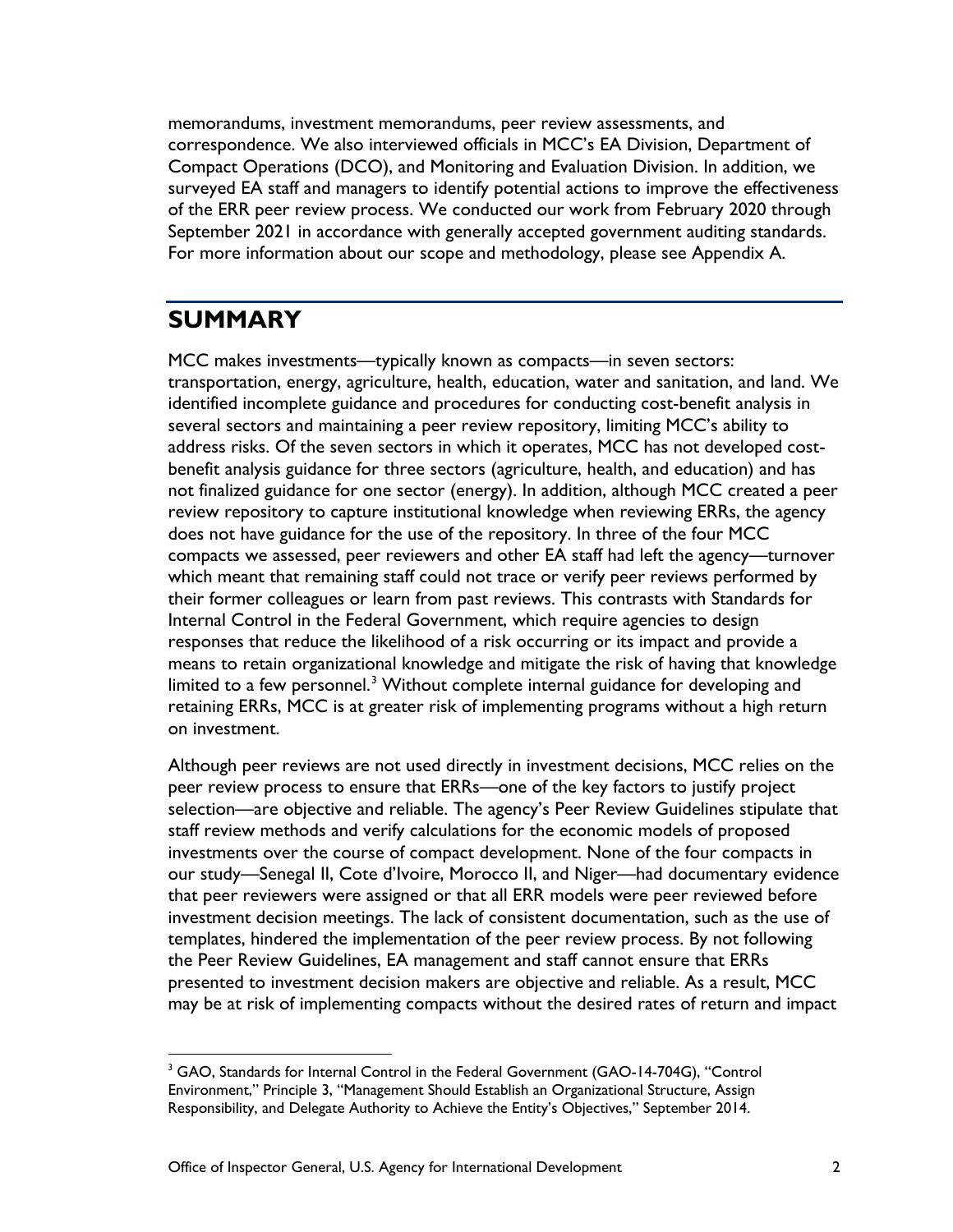on economic growth, as demonstrated in lower ERRs that EA staff discovered in Senegal II and Niger after investment decisions were made.

 We made six recommendations to ensure that MCC can address identified risks to developing and reviewing ERRs and to improve the implementation of the peer review process. MCC agreed with all six recommendations.

### <span id="page-6-0"></span>**BACKGROUND**

 implemented set of projects, known as a compact. Compacts aim to reduce poverty by sanitation, and land. Once selected by MCC's Board of Directors, eligible countries begin developing proposed investments. $^{\rm 4}$  $^{\rm 4}$  $^{\rm 4}$ MCC's primary assistance program is a 5-year, large-scale investment in a countrytargeting the principal binding constraints to growth in the country's economy. MCC invests in seven sectors: transportation, energy, agriculture, health, education, water and

 MCC is required by its statutory regulations to conduct CBA and to calculate the ERR cost-benefit models to estimate the ERR of projects. MCC includes the results of the on projects supported through country compacts. MCC uses ERRs to measure whether the rate of return of a project's economic benefits exceeds its costs by the agency's required 10 percent threshold over 20 years. EA, one of four divisions within MCC's Department of Policy and Evaluation (DPE), is responsible for developing and reviewing ERR with six other criteria in an investment memorandum to MCC's Investment Management Committee, which reviews and recommends the final composition of each proposed compact before the Chief Executive Officer makes the investment decision and recommends the compact to the Board of Directors.<sup>5</sup>

 In its 2008 report, GAO found that MCC ERRs used inconsistent methods to project manager stated that the decision to develop sector CBA guidance to provide consistent economic growth and account for the costs of same-sector projects.<sup>6</sup> As a response, EA began to develop sector CBA guidance in 2013 for the energy sector. An EA senior methodological approaches in developing and reviewing ERRs was made prior to 2013 but was not documented. According to the published guidance for the land and water sanitation sectors, EA is developing a series of reports outlining methodological

<span id="page-6-1"></span><sup>&</sup>lt;sup>4</sup> Millennium Challenge Act of 2003 as amended by African Growth and Opportunity Act and Millennium Challenge Act Modernization Act, Sec. 607 Eligible Countries (December 2019) states that "Eligible countries are determined each fiscal year based on (a) a country's demonstrated commitment to (i) just and democratic governance, (ii) economic freedom, and (iii) investments in its people, (b) the opportunity to reduce poverty and generate economic growth in the country, and (c) the availability of funds to MCC."

<span id="page-6-2"></span> $<sup>5</sup>$  The MCC Investment Criteria require that each project (1) aims to alleviate root causes of a binding</sup> constraint, (2) generates high economic returns, (3) allows full implementation within a 5-year compact term, (4) represents country ownership of both the problem and the solution, (5) complies with the MCC Environmental Guidelines and the MCC Gender Policy, (6) includes clear metrics for measuring results, and (7) supports the long-term sustainability of results.

<span id="page-6-3"></span>and (7) supports the long-term sustainability of results.<br><sup>6</sup> GAO, "Independent Reviews and Consistent Approaches Will Strengthen Projections of Program Impact" (GAO-08-730), June 2008.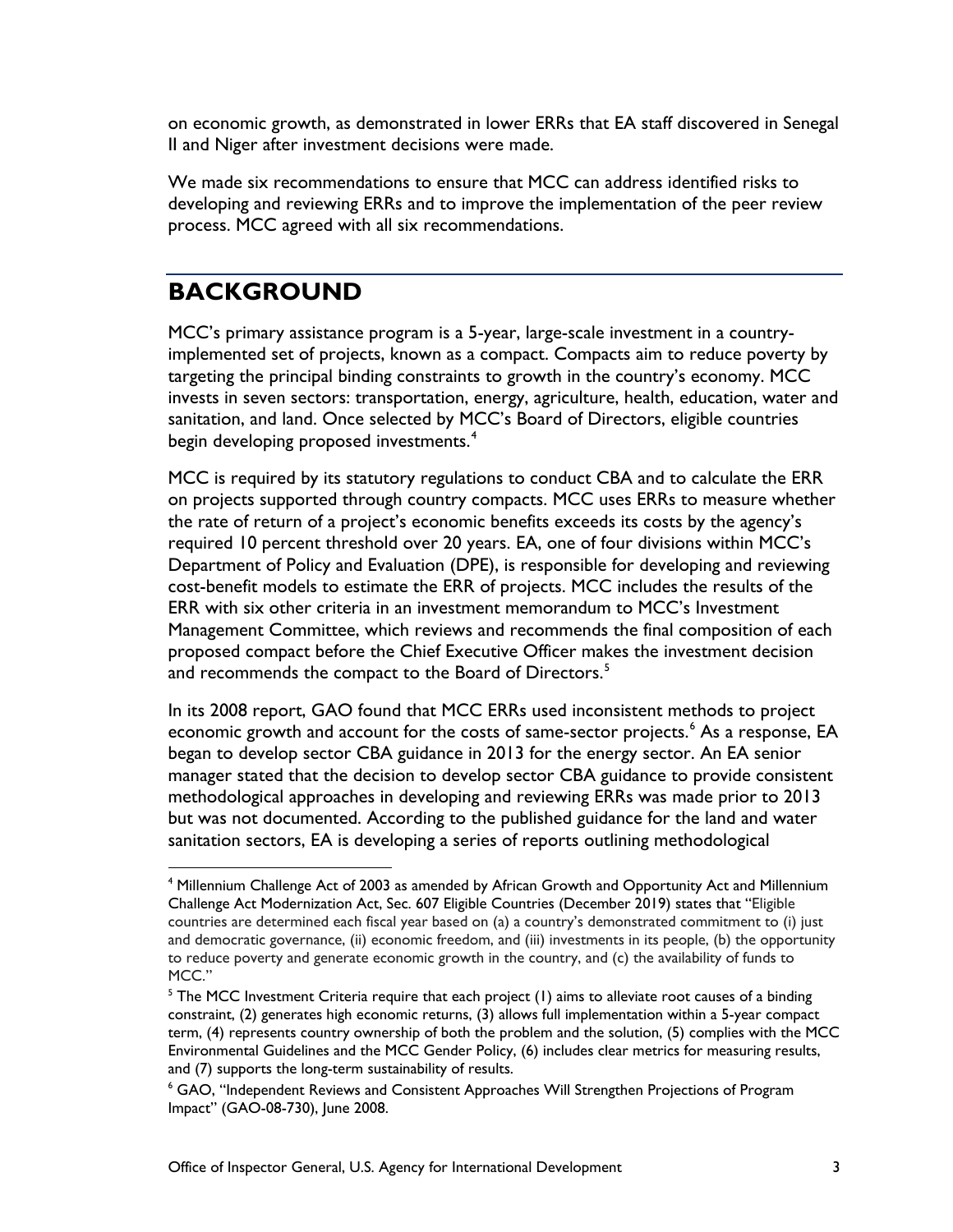approaches for each sector to clarify methodology and improve the consistency in developing ERRs across country compacts.

 internal control process for developing and maintaining information for the purpose of implement written procedures for a secondary independent review of the methods and to increase consistency across peer reviews for all ERR models. GAO closed all profile, the EA Division identified inadequate ongoing reviews of ERRs and lack of In addition, in its 2008 report, GAO found that MCC did not conduct a final review of ERRs for accuracy and validity. GAO reported that MCC did not have an established management decision making. As a result, GAO recommended that MCC adopt and results of its economic analyses. To address this recommendation, MCC developed an independent process to review ERRs, "Guidelines for Country Team and Peer Review of Cost-Benefit Analysis" (Peer Review Guidelines), in 2012 and updated them in 2014 recommendations on ERR by 2014. However, in its 2020 enterprise risk management consistent methodologies as a risk to accurate and reliable ERRs.

 As part of the peer review process, the managing director of EA assigns an independent reviewing CBA in the specific project sector and their knowledge of the country and the DPE vice president, who sits on the Investment Management Committee. Figure 1 peer reviewer (economist) who has not been regularly involved with the compact's development. Peer reviewers are selected based on their experience constructing and related data sources. According to the Peer Review Guidelines, the EA managing director is expected to communicate issues identified during the peer review process to shows the steps in MCC's peer review process.

### *Figure 1. Steps in the MCC Peer Review Process*



 • **Step 1:** Managing director for Economic Analysis (EA) assigns peer reviewer. • **Step 2:** Peer reviewer documents review of program logic and preliminary models before projects are selected.

 • **Step 3:** Country team economist formally requests peer review. • **Step 4:** When project proposals are approved, peer reviewer documents assessments of ERR analyses.

 • **Step 5:** Country team economist works with peer reviewer to conduct final review of ERR analyses.

 • **Step 6:** EA includes summary of critical risks to ERRs in investment memorandum to investment management committee.

 Source: OIG analysis of MCC's "Guidelines for Country Team and Peer Review of Cost-Benefit Analysis."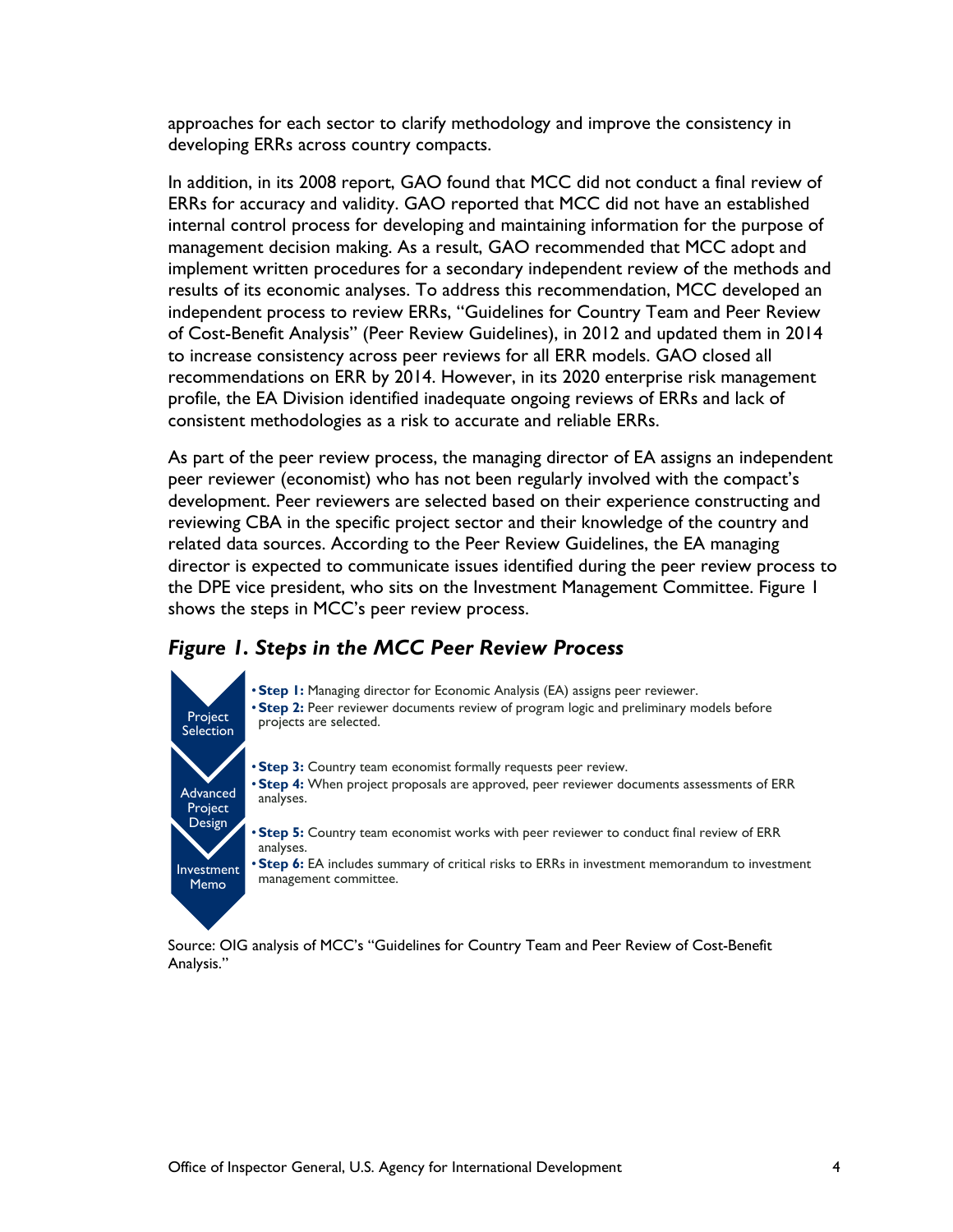## <span id="page-8-0"></span> **INCOMPLETE GUIDANCE AND PROCEDURES FOR LIMITED MCC'S ABILITY TO ADDRESS ERR RISKS CONDUCTING SECTOR COST-BENEFIT ANALYSES AND MAINTAINING A PEER REVIEW REPOSITORY**

 Of the seven sectors in which it operates, MCC has not developed CBA guidance for according to the chief economist. In addition, although EA created a peer review developing ERRs for three sectors and has not completed guidance for one sector, repository to capture institutional knowledge when reviewing ERRs, the agency does not have guidance requiring use of the repository. Without complete internal guidance for developing and reviewing ERRs, MCC is at greater risk of compromising operational effectiveness and efficiency.

### <span id="page-8-1"></span>**MCC Has Not Completed Sector Cost-Benefit Analysis Guidance for Four of Seven Sectors to Address the Risk of Inconsistent Approaches for Developing ERRs**

 consistency of ERRs for compacts across the sectors in which the agency operates. An Sector-specific guidance clarifies CBA methodology and seeks to improve the EA manager stated that the guidance is helpful in distilling sector-specific methods and data sources useful to country economists and staff. MCC has not developed guidance for the agriculture, education, and health sectors. The guidance for the energy sector was in its final review stage at the time of our audit. MCC has completed guidance for three sectors: land, water and sanitation, and transportation (see Figure 2). MCC officials stated that developing consistent methods for measuring beneficiaries is more complex for the agriculture, education, and health sectors.

### *Figure 2. Status of MCC Cost-Benefit Analysis Guidance by Investment Sector, as of April 2021*



Source: OIG analysis of MCC Sector Cost-Benefit Analysis Guidance.

Federal standards for internal control require agencies to design responses that reduce the likelihood of a risk occurring or its impact.<sup>[7](#page-8-2)</sup> Without completed guidance for the

<span id="page-8-2"></span> $^7$  GAO, Federal Standards for Internal Control, "Risk Assessment," Principle 7, "Identify, Analyze, and Respond to Risks," September 2014.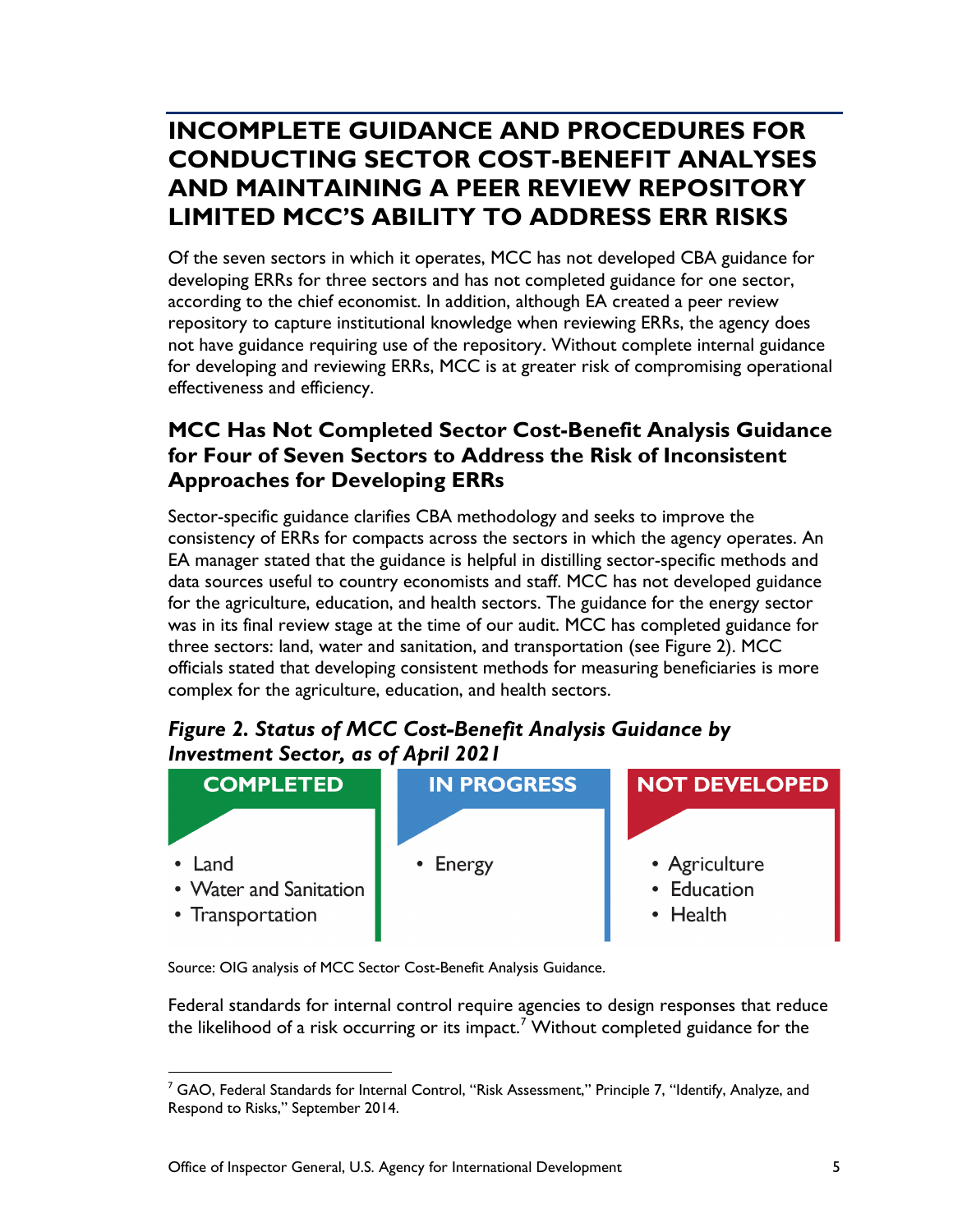four remaining investment sectors, MCC may not be able to mitigate the risk of inconsistent approaches to developing ERRs identified in MCC's risk register to ensure consistency in calculating the most accurate and reliable ERRs.<sup>8</sup>

### <span id="page-9-0"></span>**Lack of Guidance for Maintaining a Peer Review Repository Limited MCC's Ability to Retain Knowledge That Could Address the Risk of Inadequate Ongoing Review of ERRs**

 were six compacts with ongoing peer reviews that were not documented in the peer In January 2020, EA Division staff started developing a peer review repository to capture institutional knowledge on current and past peer reviews. The repository, an internally shared electronic file, includes peer review documentation and lists the economist responsible for the review. The EA Division was expected to backfill peer reviews of past compacts to retain documentation; however, as of March 2020, there review repository.

 Multiple agency stakeholders cited the potential benefits of a peer review repository. standards for internal control, which state that management should document the MCC's chief economist said a repository would help capture documentation of peer reviews if the assigned economist were no longer affiliated with MCC and would formalize decisions taken, especially for controversial ERRs. Further, according to EA staff, economists stated that without documentation, the agency is left with a knowledge gap and is challenged to learn from past peer reviews. This contrasts with Federal internal control system to provide a means to retain organizational knowledge and mitigate the risk of having that knowledge limited to a few personnel.<sup>9</sup>

 reviewers and other EA staff had left the agency, making it difficult to retain institutional knowledge. Specifically, in the Niger compact, after the peer reviewer left the agency For example, in three of four compacts (Cote d'Ivoire, Morocco II, and Niger), peer and the country team economist rotated to a different position, EA staff could not determine what peer review actions were taken to review ERRs and could not provide evidence to us that all ERRs were reviewed.

 MCC may not retain or have ready access to reviews supporting ERR analyses, which develop and review ERRs. develop and review ERRs. 8 MCC's Enterprise Risk Management risk register includes additional, possible risks that are not included EA developed the peer review repository to retain peer review documentation and track CBA decisions, but EA does not have guidance that states EA economists should use the repository to ensure information is available after staff leave the agency. Without guidance for EA staff to document and include peer reviews in the repository, may present challenges for new peer reviewers or economists assigned to a compact to

<span id="page-9-1"></span> in the agency's risk profile. The Office of Management and Budget Circular No. A-123 requires that each Federal government agency maintain a risk profile.

<span id="page-9-2"></span> $^9$  GAO, Federal Standards for Internal Control, Principle 3, "Establish Structure, Responsibility, and Authority," September 2014.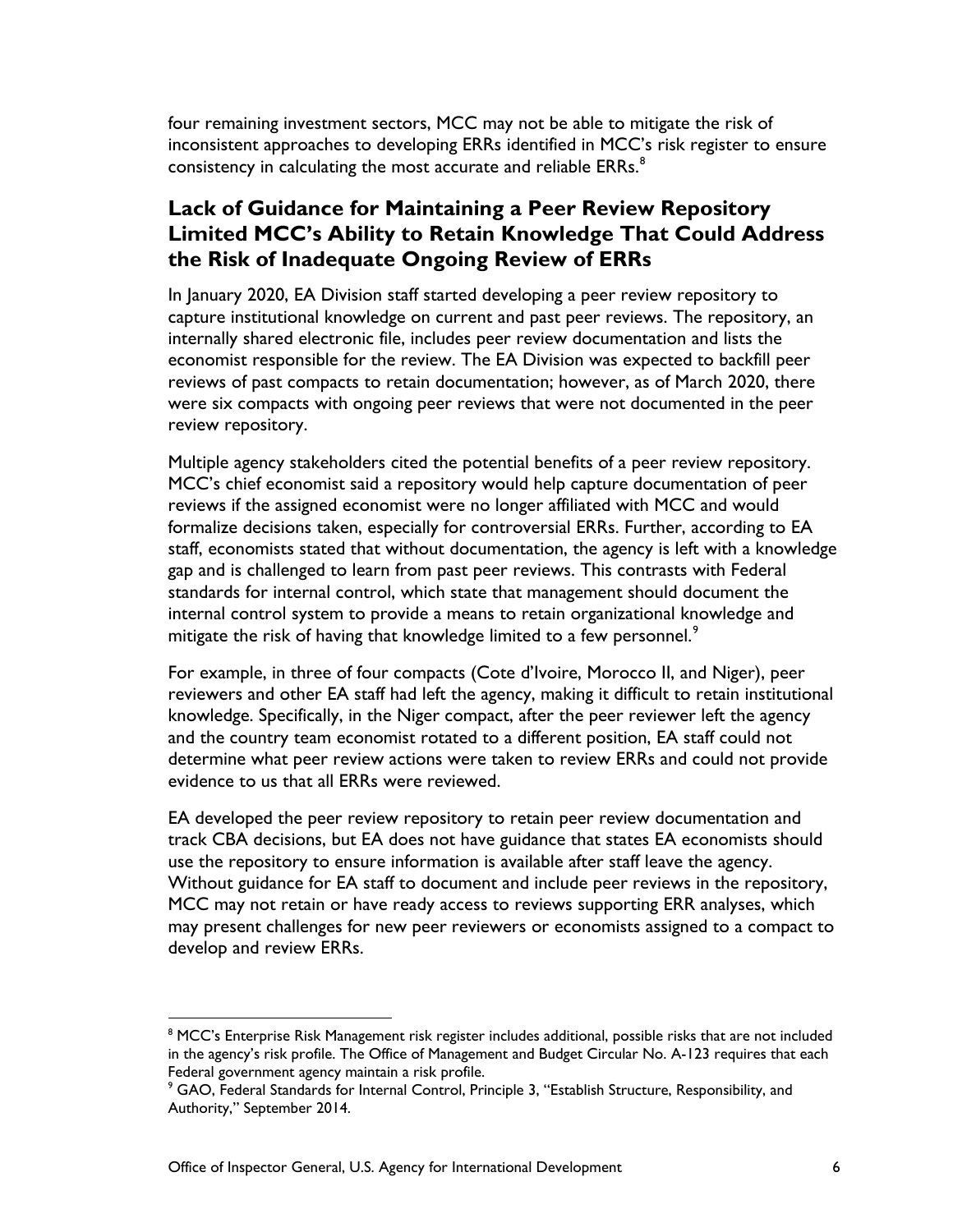### <span id="page-10-0"></span> **PROCESS TO INFORM INVESTMENT DECISIONS SELECT COMPACTS POINT TO WEAKNESSES IN HOW MCC IMPLEMENTED THE PEER REVIEW**

 implementing compacts without the desired rates of return and impact on economic Although the peer review process is not used directly in investment decisions, MCC relies on the peer review process to ensure that ERRs—one of the key factors to justify project selection—are objective and reliable. Our review found inconsistent documentation, which shows that EA did not follow steps in the Peer Review Guidelines to review methods and verify calculations for the economic models of proposed investments over the course of compact development. By not following the Peer Review Guidelines, EA management and staff cannot ensure ERRs presented to investment decision makers are objective and reliable. As a result, MCC may be at risk of growth. According to MCC, inadequate implementation of the Peer Review Guidelines may be one factor contributing to less accurate ERRs.

### <span id="page-10-1"></span>**Economic Analysis Division Staff Did Not Consistently Document Peer Reviews of ERRs for Select Compacts, Highlighting Weaknesses in Peer Review Guidelines**

 2014 to April 2020, MCC had eight compacts that had undergone peer review. We selected four of the eight compacts that were the highest dollar investment (57 percent of the eight compacts' investments) and that reflect the four sectors in which most of To determine how EA implemented the peer review in select compacts, we judgmentally selected four case study compacts: Senegal II, Cote d'Ivoire, Morocco II, and Niger. MCC updated its peer review guidance in February 2014. From February MCC's work is concentrated (see Table 1). $10$ 

| ----------    |                          |                           |  |  |
|---------------|--------------------------|---------------------------|--|--|
| Country       | Investment (in millions) | Sector(s)                 |  |  |
| Senegal II    | \$550                    | Energy                    |  |  |
| Cote d'Ivoire | \$525                    | Transportation, Education |  |  |
| Morocco II    | \$450                    | Land, Education           |  |  |
| Niger         | \$409                    | Agriculture               |  |  |

*Table 1. Amount of Investment and Sectors of Four Selected MCC Compacts* 

Source: OIG analysis of MCC documents.

 documented. As a result, we had to rely on interviews to determine the extent to which compared the steps in the Peer Review Guidelines with the actions that EA staff took to For the compacts in our case study, the peer reviews were not consistently peer reviews were conducted and reconstruct MCC's peer review actions. We determine the extent to which the Peer Review Guidelines were used. We found all

<span id="page-10-2"></span><sup>&</sup>lt;sup>10</sup> The total investment for the eight compacts that had undergone a peer review from February 2014 to April 2020 was \$3.4 billion.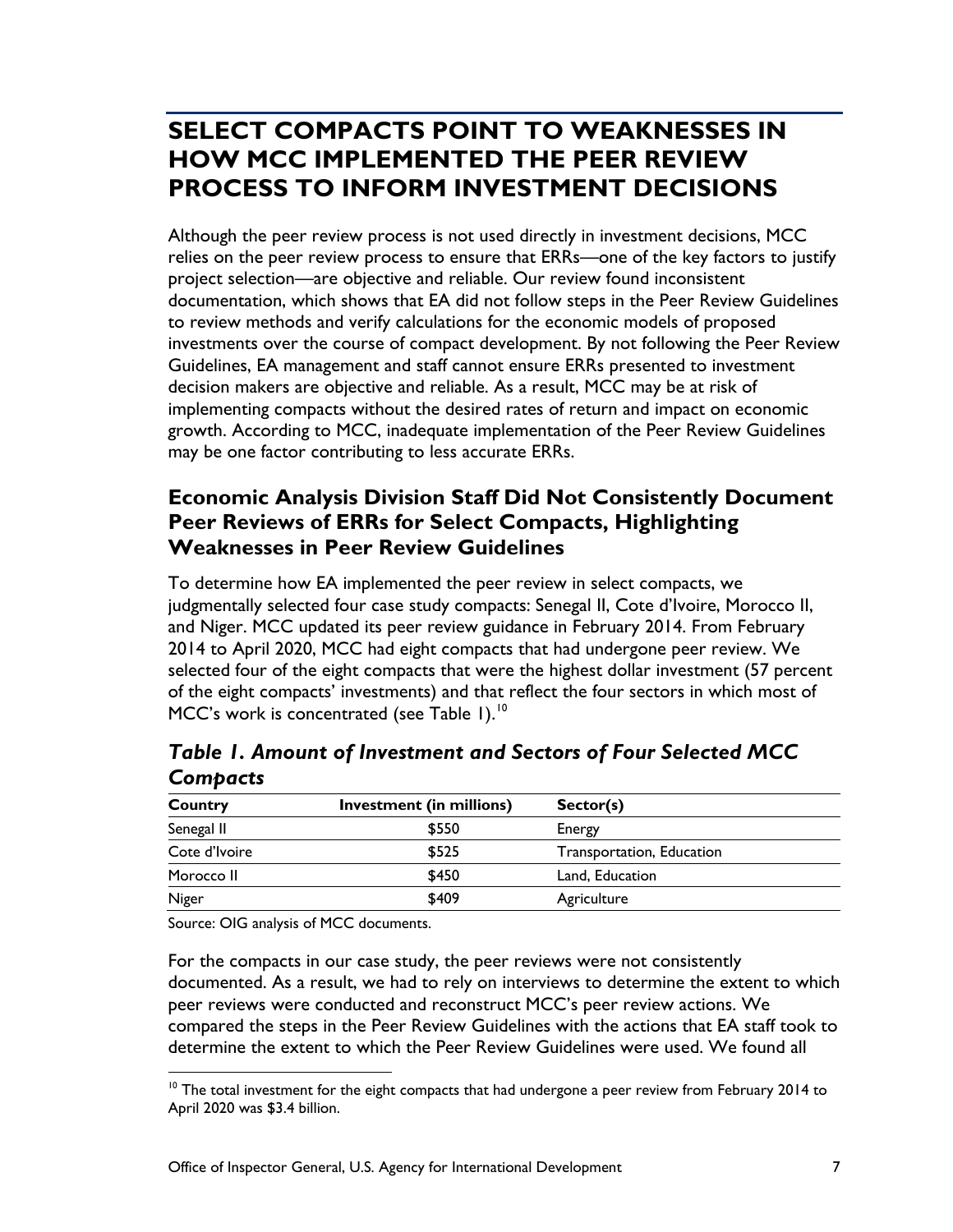four compacts lacked documentary evidence that all ERR models were peer reviewed before investment decision meetings. Table 2 shows the comparison of the Peer Review Guidelines and the steps the agency took for the compacts in our case study.

| <b>Peer Review</b><br><b>Guidelines</b>                                                                                                               | <b>Senegal II</b>                                                                                       | Cote d'Ivoire                                                        | <b>Morocco II</b>                                                                  | <b>Niger</b>                                                         |
|-------------------------------------------------------------------------------------------------------------------------------------------------------|---------------------------------------------------------------------------------------------------------|----------------------------------------------------------------------|------------------------------------------------------------------------------------|----------------------------------------------------------------------|
| Step 1: Managing<br>director for EA assigns<br>peer reviewer.                                                                                         | No<br>documentation                                                                                     | No<br>documentation                                                  | No<br>documentation                                                                | <b>No</b><br>documentation                                           |
| Step 2: Peer reviewer<br>documents review of<br>program logic and<br>preliminary models<br>before projects are<br>selected.                           | No<br>documentation                                                                                     | No<br>documentation                                                  | No<br>documentation                                                                | <b>No</b><br>documentation                                           |
| Step 3: Country team<br>economist formally<br>requests peer review.                                                                                   | No<br>documentation                                                                                     | No<br>documentation                                                  | <b>No</b><br>documentation                                                         | <b>No</b><br>documentation                                           |
| Step 4: When project<br>proposals are approved,<br>peer reviewer<br>documents its<br>assessments of ERR<br>analyses.                                  | 3 of 7 ERR models<br>reviewed and<br>documented                                                         | 4 of 7 ERR<br>models reviewed<br>and documented <sup>a</sup>         | $I$ of 4 ERR<br>models reviewed<br>and documented                                  | 5 of 9 ERR<br>models reviewed<br>and documented                      |
| Step 5: Country team<br>economist works with<br>peer reviewer to<br>conduct final review of<br>ERR analyses presented<br>in Investment<br>Memorandum. | Spreadsheets<br>indicated peer<br>reviewer<br>conducted final<br>verification for 3 of<br>7 ERR models. | No<br>documentation                                                  | No<br>documentation                                                                | No<br>documentation                                                  |
| Step 6: EA includes<br>summary of critical risks<br>to ERRs in Investment<br>Memorandum. <sup>b</sup>                                                 | Did not include<br>risk to indicate one<br>model was not<br>reviewed                                    | Did not include<br>risk to indicate<br>one model was<br>not reviewed | Included risks to<br>indicate 3 of 4<br><b>ERR</b> models could<br>not be reviewed | Did not include<br>risk to indicate 4<br>models were not<br>reviewed |

*Table 2. Comparison of MCC Peer Review Guidelines and Steps Taken in Selected Compacts* 

<sup>a</sup> According to EA staff, two of the ERR models for Cote d'Ivoire were peer reviewed but MCC could not provide documentation to show a review was done.

 $^{\rm b}$  According to an EA official, the summary of critical risks to ERRs should include ERR models not reviewed during the peer review process.

Source: OIG analysis of MCC documents and interviews.

We found the following gaps in EA's implementation of the peer review process as outlined in the Peer Review Guidelines.

*Step 1: Managing director for Economic Analysis assigns peer reviewer.* 

In all four compacts, EA could not provide documentation that EA management assigned a peer reviewer prior to project selection to review the program logic and preliminary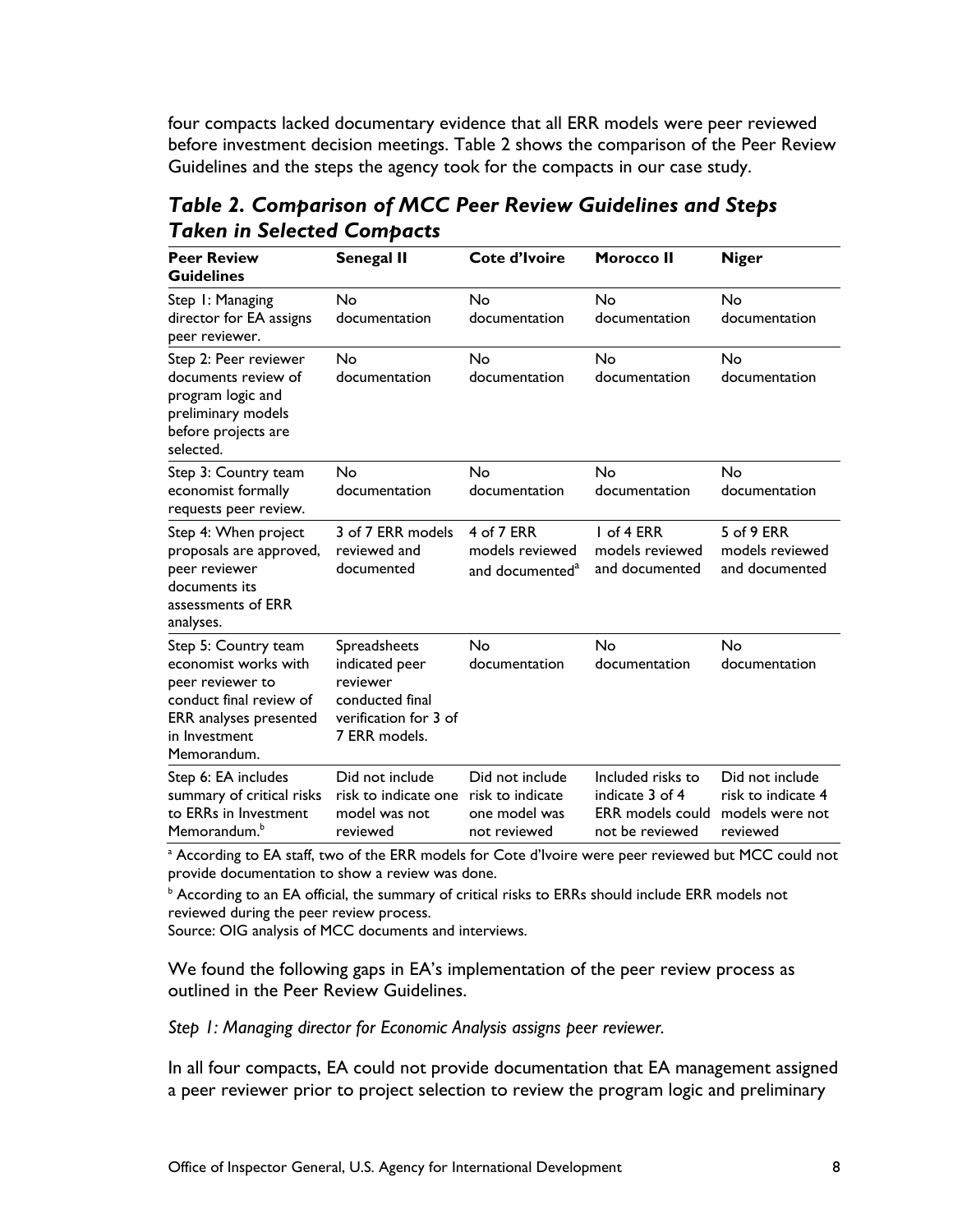economists, the EA managing director also served as vice president for DPE at the time and did not have the capacity to fulfill peer review responsibilities. By not following the Peer Review Guidelines and assigning a peer reviewer, EA cannot complete an initial models of proposed projects.<sup>11</sup> In two compacts (Morocco II and Niger), the former EA managing director left the agency, so we could not determine why the peer review process did not start at Step 1. For the other two compacts, according to EA peer review of the program logic and preliminary models of proposed projects.

#### *Step 2: Peer reviewer documents review of program logic and preliminary models before projects are selected.*

 preliminary models, because a peer reviewer was not assigned. By not following the sufficient economic benefits. The former deputy chief economist and current In all four compacts, there was no documentation reviewing program logic and Peer Review Guidelines, EA cannot retain initial documentation that may identify issues earlier in compact development. Without reviewing initial economic analyses, MCC risks investing time and resources on proposed projects that might not generate economists stated that earlier discussions would be beneficial in assessing whether a proposed project would be a worthwhile investment.

#### *Step 3: Country team economist formally requests peer review.*

 when the peer reviews started. During our audit, the EA Division drafted a template to EA staff stated that the managing director assigned peer reviewers in all four compacts after projects were selected, but there was no documentation of a formal request for a peer reviewer by the country team economist. As a result, we could not determine formalize the request for a peer reviewer.

#### *Step 4: After project proposals are approved, peer reviewer documents its assessments of ERR analyses.*

 analyses. Because the documentation for each peer review was inconsistent, we asked In all four compacts, peer reviewers did not consistently document their review of ERR for additional supporting information through interviews and obtained spreadsheets and emails to determine the number of models reviewed.

For the Senegal II compact, EA did not have documentation that ERR analyses were reviewed for the transmission project, which included three activities, each with an ERR. The peer reviewer examined the three ERR models developed by consultants, including one that generated an ERR of 17 percent, but did not document its review of ERRs before EA submitted the Investment Memo. The peer reviewer later found after the investment decision that the consultants used inaccurate data; upon receiving updated data from Senegal, recalculations showed an ERR of -7.8 percent.

<span id="page-12-0"></span><sup>&</sup>lt;sup>11</sup> The Peer Review Guidelines define program logic as the proposed solutions that are (1) relevant and effective in addressing the problems identified through initial country analysis and (2) consistent with preliminary models used in MCC's preliminary assessment of the potential economic returns to a proposed project.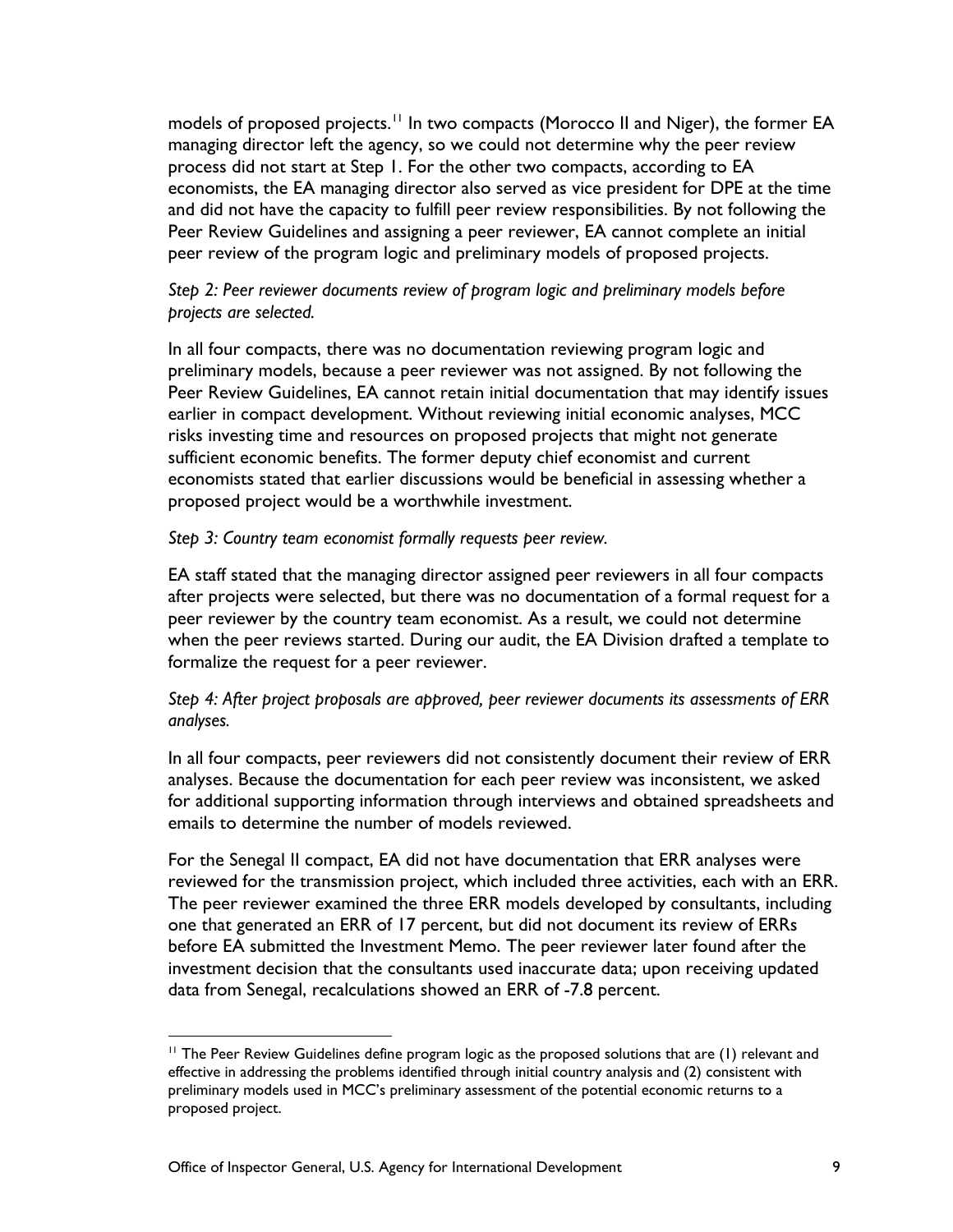*Step 5: Country team economist works with peer reviewer to conduct final review of ERR analyses presented in Investment Memorandum.* 

 In three of four compacts (Cote d'Ivoire, Morocco II, Niger), there was no Investment Memo. We relied on interviews with EA staff to determine the extent to documentation that peer reviewers conducted final verification of ERRs presented in the which final calculations were verified.

 During the Niger compact, an economist discovered that a project ERR documented at about 9 percent in the Investment Memorandum was closer to 2 percent. This economist said the calculation error should have been caught prior to the investment decision, but EA staff could not provide documentation to show whether the peer reviewer verified the calculations.

#### *Step 6: EA includes summary of critical risks to ERRs in Investment Memorandum.*

 critical risks to ERRs in the Investment Memorandum. In three of four compacts According to the EA managing director, when a peer review for ERRs cannot be done, EA should notify the Investment Management Committee through the summary of (Senegal II, Cote d'Ivoire, Niger), there was no documentation that EA included a summary of risks to ERRs in the Investment Memorandum. By not completing peer review steps to review ERRs, EA cannot use the peer review process as an internal control to ensure that ERRs used to inform the Investment Management Committee are objective, accurate, and reliable.

### <span id="page-13-0"></span>**MCC Staff Cited the Potential Benefits of More Consistent Documentation and Use of Templates to Help Implement the Peer Review Process**

 economist stated that inconsistent documentation made it difficult to update ERR models due to the variability of how peer reviewers documented their assessments. Another economist stated that having the peer review better documented or formalized In interviews and responses to our survey, EA staff said that the peer review could benefit from more consistent documentation and use of templates. For example, an earlier in the process would ensure that economists are consulting the peer reviewer earlier in the project. The chief economist also said that some degree of documentation would be helpful, especially when there are controversial ERRs that need to be resolved. The managing director noted that EA should revise its guidance to create documentation and process guidance.

In addition, EA staff identified in interviews five potential processes that could improve the effectiveness of the peer review process:

- Templates to aid completion of the peer review
- Scheduling aids to ensure sufficient time for the peer review
- Development of guidelines better integrating peer review into the compact development process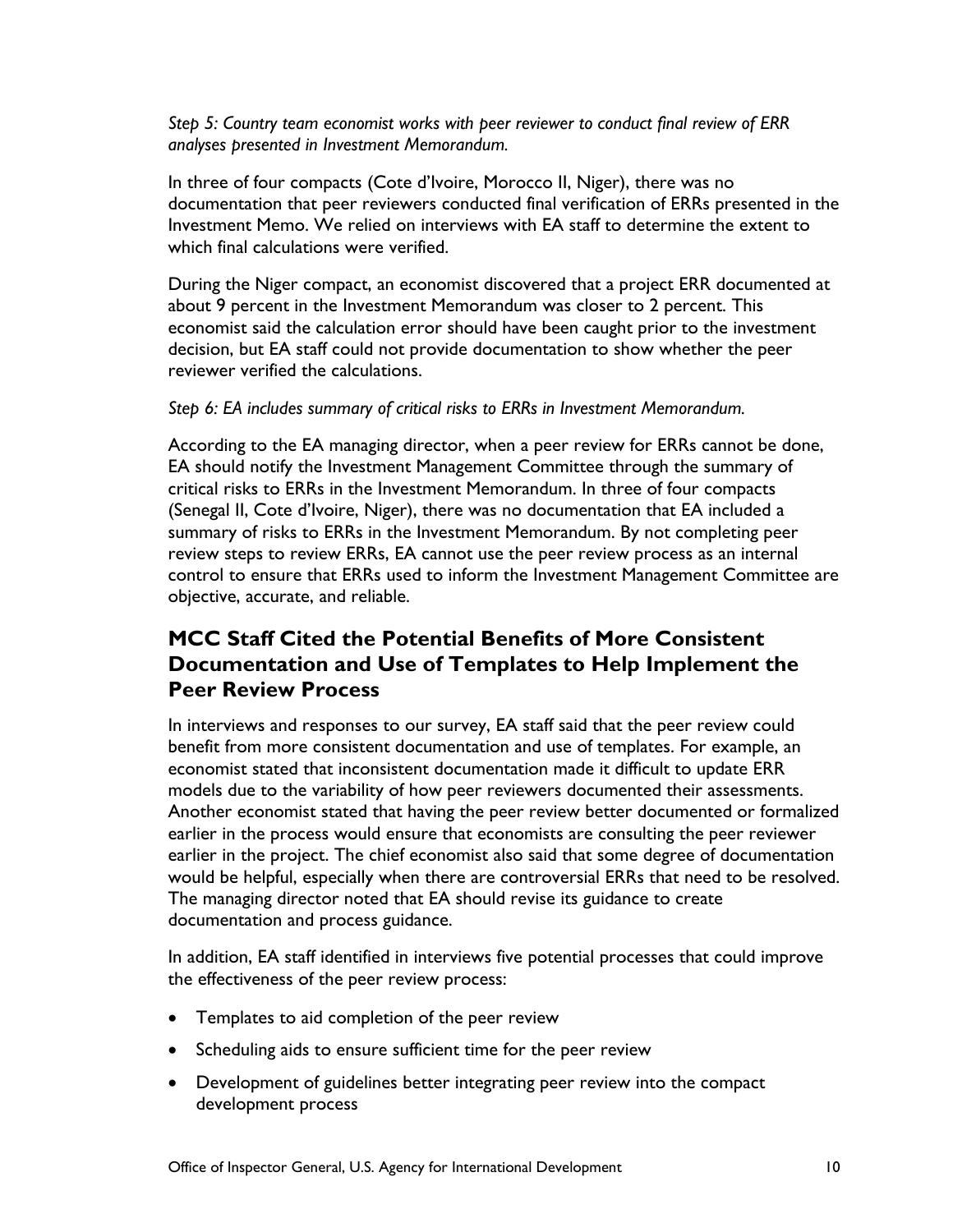- • Formal sign-off of economic models by the peer reviewer prior to submission of the Investment Memorandum
- Development of a peer review repository of completed peer review assessments

 most (1) to least (5) effective (see Appendix B for the complete survey). Fourteen We surveyed all 21 EA staff and asked them to rank order the potential processes from economists responded, 10 of whom ranked templates as most or second most effective (see Figure 3).

 *Figure 3. Ranked Order of Potential Processes to Improve MCC's Peer Review Process* 

| #                       | <b>Templates to</b><br>aid<br>completion of<br>the peer<br>review | <b>Scheduling aids</b><br>to ensure<br>sufficient time<br>for the peer<br>review | Development of<br>guidelines better<br>integrating peer<br>review into the<br>compact<br>development<br>process | Formal sign-off of<br>economic models<br>by the peer<br>reviewer prior to<br>submission of<br>the Investment<br>Memorandum | Development of<br>a peer review<br>repository of<br>completed peer<br>review<br>assessments |
|-------------------------|-------------------------------------------------------------------|----------------------------------------------------------------------------------|-----------------------------------------------------------------------------------------------------------------|----------------------------------------------------------------------------------------------------------------------------|---------------------------------------------------------------------------------------------|
| $\mathbf{1}$            | 5                                                                 | $\mathbf{1}$                                                                     | $\overline{2}$                                                                                                  | 3                                                                                                                          | 4                                                                                           |
| $\overline{2}$          | $\mathbf{1}$                                                      | $\overline{2}$                                                                   | 5                                                                                                               | 4                                                                                                                          | 3                                                                                           |
| 3                       | $\mathbf{1}$                                                      | $\overline{2}$                                                                   | 5                                                                                                               | 4                                                                                                                          | 3                                                                                           |
| 4                       | $\overline{2}$                                                    | $\overline{3}$                                                                   | $\mathbf{1}$                                                                                                    | 5                                                                                                                          | 4                                                                                           |
| 5                       | $\overline{1}$                                                    | 3                                                                                | $\overline{2}$                                                                                                  | $\overline{4}$                                                                                                             | 5                                                                                           |
| 6                       | 5                                                                 | $\overline{2}$                                                                   | $\mathbf{1}$                                                                                                    | 3                                                                                                                          | 4                                                                                           |
| $\overline{\mathbf{z}}$ | $\overline{2}$                                                    | $\mathbf{1}$                                                                     | 4                                                                                                               | 3                                                                                                                          | 5                                                                                           |
| 8                       | 5                                                                 | $\overline{4}$                                                                   | $\overline{2}$                                                                                                  | $\mathbf{1}$                                                                                                               | 3                                                                                           |
| 9                       | $\mathbf{1}$                                                      | 5                                                                                | $\overline{2}$                                                                                                  | 3                                                                                                                          | 4                                                                                           |
| 10                      | $\overline{2}$                                                    | 5                                                                                | $\mathbf 1$                                                                                                     | 4                                                                                                                          | 3                                                                                           |
| 11                      | $\overline{2}$                                                    | $\mathbf{1}$                                                                     | 5                                                                                                               | 4                                                                                                                          | 3                                                                                           |
| 12                      | 5                                                                 | $\mathbf{1}$                                                                     | $\overline{4}$                                                                                                  | $\overline{2}$                                                                                                             | 3                                                                                           |
| 13                      | $\overline{1}$                                                    | 4                                                                                | $\overline{2}$                                                                                                  | 3                                                                                                                          | 5                                                                                           |
| 14                      | $\overline{1}$                                                    | 4                                                                                | 3                                                                                                               | 5                                                                                                                          | $\overline{2}$                                                                              |

Source: Survey responses from 14 of 21 EA staff.

 ERR analyses. This contradicts Federal standards for internal control, which call for MCC's Peer Review Guidelines lack procedures for the peer reviewer to document peer review actions such as the use of templates to help complete the peer review of management to design control activities to help fulfill responsibilities such as appropriate documentation of an internal control.<sup>[12](#page-14-0)</sup> Formal templates could improve the peer review process by aiding the EA Division in completing peer review steps to ensure that

<span id="page-14-0"></span><sup>&</sup>lt;sup>12</sup> GAO, Federal Standards for Internal Control, Principle 10, "Design Control Activities," Section 10.03, September 2014.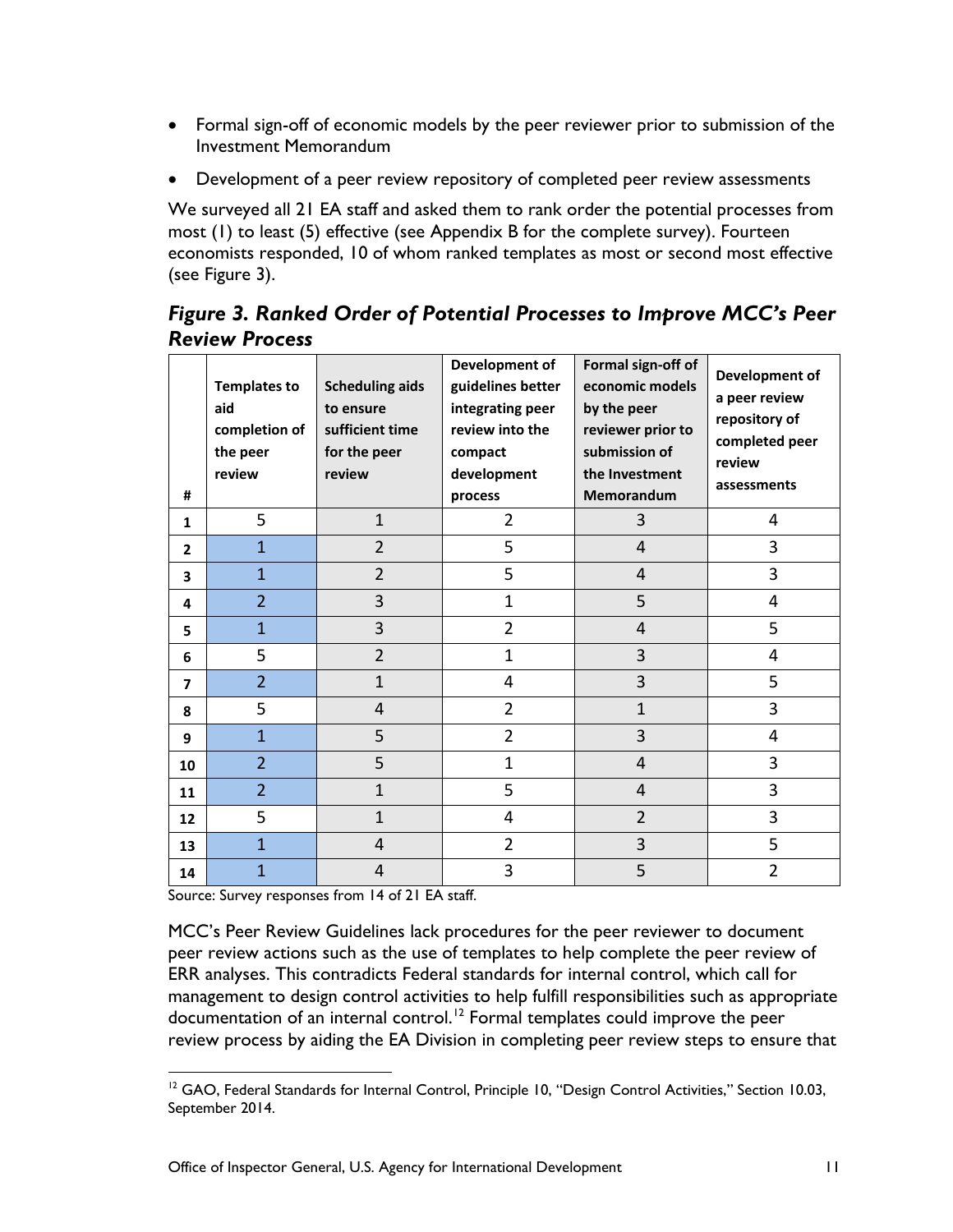investment decision makers. ERRs are consistently documented, objective, and reliable when presented to

### <span id="page-15-0"></span>**CONCLUSION**

 peer review process—that would enable it to have greater assurance that objective and makes informed, data-driven decisions that protect the investment of taxpayer dollars, advance U.S. development interests abroad through its compacts, and support Economic Rate of Return is a key factor informing MCC's decisions about whether to make investments in certain countries. MCC has acknowledged that not mitigating risks to ERR analyses could result in the agency making uninformed or untimely decisions that could compromise operational effectiveness and efficiency. Yet MCC has not fully established and implemented key controls—guidance for all its investment sectors and a reliable ERRs provided to the investment committee will result in better informed decisions. By addressing these issues, MCC would be in a better position to ensure it operational effectiveness and efficiency.

### <span id="page-15-1"></span>**RECOMMENDATIONS**

We recommend that the MCC Economic Analysis Division take the following actions:

- 1. Complete "Sector Cost-Benefit Analysis Guidance" for the energy sector.
- 2. Develop and complete "Sector Cost-Benefit Analysis Guidance" for the agriculture sector.
- 3. Develop and complete "Sector Cost-Benefit Analysis Guidance" for the education sector.
- 4. Develop and complete "Sector Cost-Benefit Analysis Guidance" for the health sector.
- 5. Develop guidance to include peer reviews in the Economic Analysis Division's peer review repository.
- create and include documentation such as templates to aid in implementing the peer 6. Update "Guidelines for Country Team and Peer Review of Cost-Benefit Analysis" to review guidance.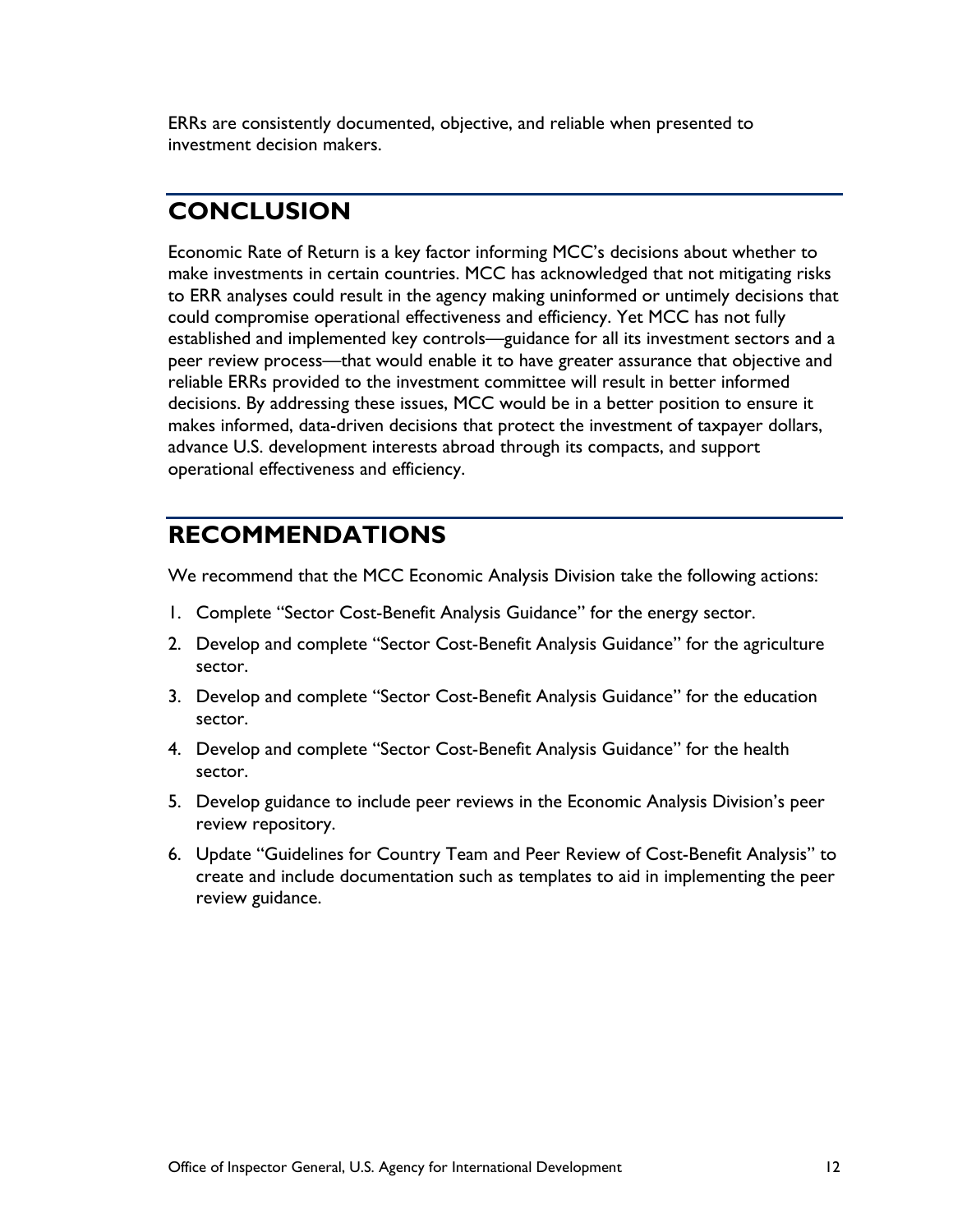## <span id="page-16-0"></span>**OIG RESPONSE TO AGENCY COMMENTS**

We provided our draft report to MCC on September 23, 2021. On October 22, 2021, we received the agency's response, which is included as Appendix C of this report. We also received MCC's technical comments, which we considered and incorporated as appropriate.

The draft report included seven recommendations. We acknowledge management decisions on six recommendations.

 removing one recommendation (recommendation 7) for the reasons below. We consider one of them closed (recommendation 1), five resolved but open pending completion of planned activities (recommendations 2, 3, 4, 5, and 6), and we are

 the May 2021 exit conference. At that time, these managers discussed the need to align Regarding recommendation 7, we developed this recommendation based on input from managers of MCC's Economic Analysis Division on our preliminary findings discussed at the peer review process with the greater compact development process, which would require coordination with and clearance from other MCC departments. We identified MCC's "Compact Development Guidance" as a reasonable location to promote needed interagency coordination, as the 2012 version referenced internal and external peer reviews.

 we recommended that MCC revise the "Compact Development Guidance" to In addition, MCC's current peer review guidelines referenced the 2012 "Compact Development Guidance." However, MCC updated its "Compact Development Guidance" in 2017 to remove references to internal peer reviews and focus on external processes with MCC's partner countries. Because of this discrepancy in MCC guidelines, incorporate the peer review process so that the guidelines align to ensure interagency coordination when developing objective and reliable ERRs.

 Given that the "Compact Development Guidance" is now externally facing, MCC We agreed with MCC, and upon further review, we removed the recommendation and Compact Operations to continue to work with each other to promote coordination inform compact investment decisions. affirmed that it is not a suitable location for the clarified internal peer review guidelines. adjusted the report language as appropriate. Nevertheless, we encourage the Department of Policy and Evaluation, Economic Analysis Division, and Department of and transparency to improve the quality and consistency of economic analyses used to inform compact investment decisions.<br>
office of Inspector General, U.S. Agency for International Development<br>
13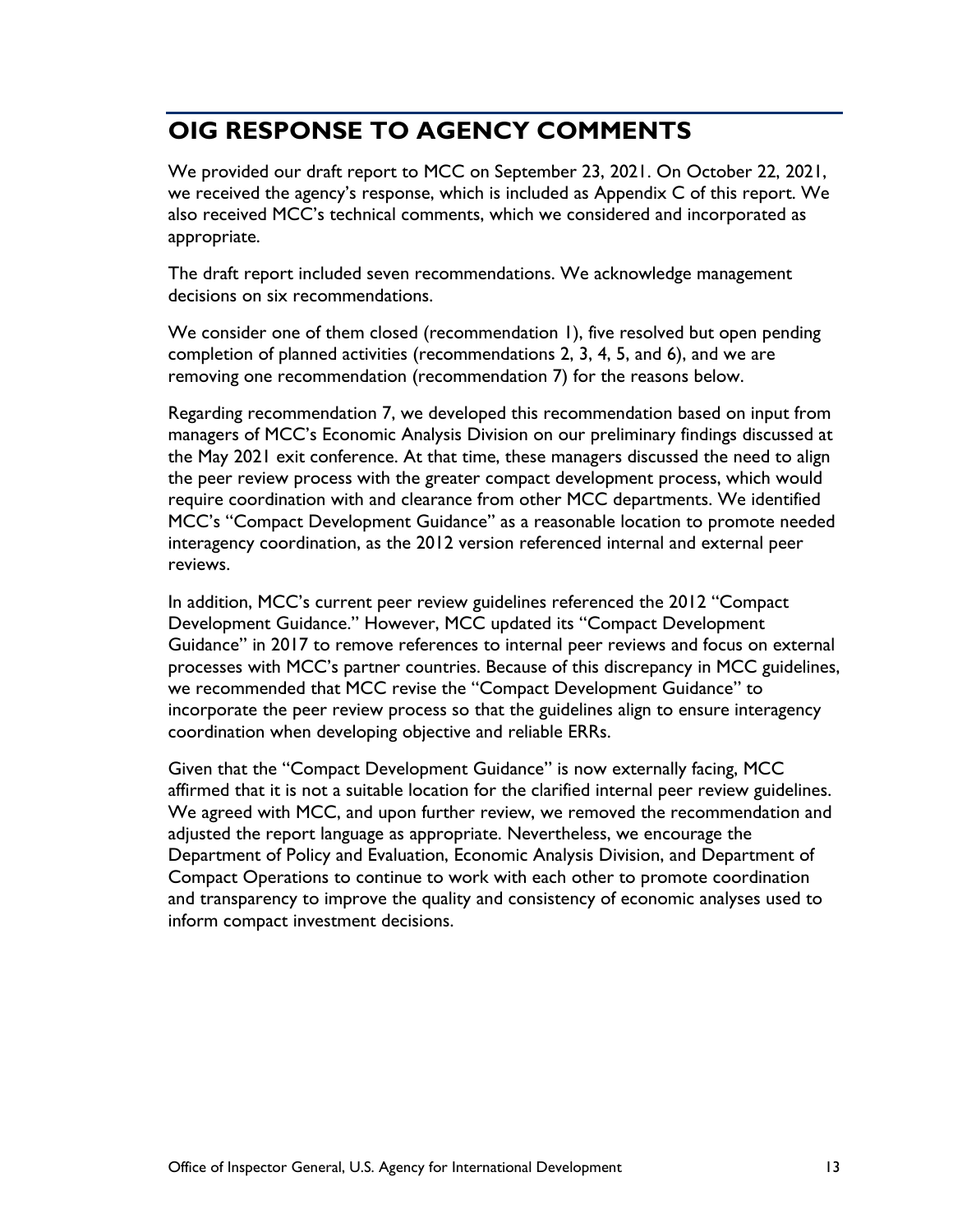## <span id="page-17-0"></span> **APPENDIX A. SCOPE AND METHODOLOGY**

We conducted our work from February 2020 through September 2021 in accordance with generally accepted government auditing standards. Those standards require that we plan and perform the audit to obtain sufficient, appropriate evidence to provide a reasonable basis for our findings and conclusions based on our audit objectives. We believe that the evidence obtained provides a reasonable basis for our findings and conclusions based on our audit objectives.

 We conducted this audit to assess to what extent (1) MCC's guidance and procedures the peer review process to inform investment decisions in select compacts. for developing and reviewing ERR analyses address identified risks and (2) MCC used

In planning and performing the audit, we gained an understanding and assessed internal controls that were significant to the audit objectives. Specifically, we designed and conducted procedures related to five internal control principles under four of the five components of internal control as defined by GAO.<sup>[13](#page-17-1)</sup> These included the Control Environment (Principle 3), Risk Assessment (Principle 7), Control Activities (Principle 10), and Information and Communication (Principles 13 and 14).

 To determine the extent to which MCC's guidance and procedures for developing and and 2020 enterprise risk management profiles as well as two MCC Economic Advisory reviewing ERR analyses address identified risks, we reviewed GAO reports to identify challenges from past audits related to MCC's process to develop and review ERRs and verified actions MCC staff took to address these issues. We also reviewed MCC's 2019 Council meeting minutes and EA's discussion of the 2020 EA risk profile for cost-benefit analysis. In addition, we examined MCC's guidance and procedures and assessed the status of actions taken to address identified challenges. Finally, we interviewed seven EA division officials, a Department of Compact Operations official, and two Department of Policy and Evaluation officials to confirm actions MCC staff took to address previously identified challenges.

 investment decisions in select compacts, we developed a sampling plan and judgmentally compacts (Senegal II, Cote d'Ivoire, Morocco II, Niger), because they had completed the peer review process since 2014 and were the highest dollar investment compacts. We also reviewed MCC's Peer Review Guidelines to understand how MCC implements its To determine the extent to which MCC used the peer review process to inform selected a sample of MCC compacts. Our initial selection factor focused on compacts that implemented the 2014 Peer Review Guidelines. We identified a population of eight MCC compacts that fit our initial selection factor. We judgmentally selected four peer review process. For each selected compact, we reviewed compact development documents such as the Project Proposal Assessment Memorandums, Investment Memos, peer review assessments, spreadsheets, and correspondence between the peer reviewer and country team economists. Then we compared the steps in the Peer Review Guidelines with the actions that EA staff took to determine the extent to which

<span id="page-17-1"></span><sup>&</sup>lt;sup>13</sup> GAO, Federal Standards for Internal Control, September 2014.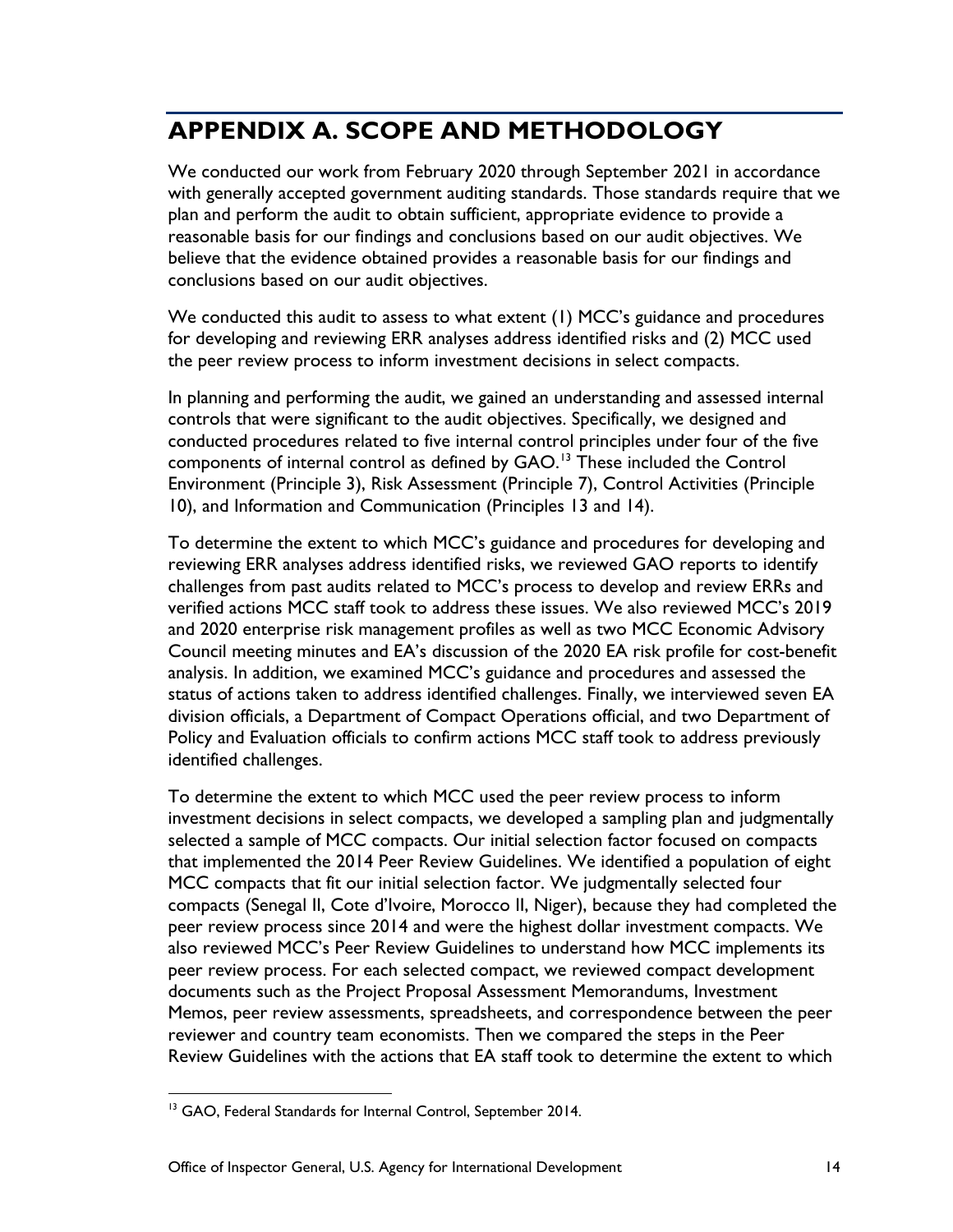peer review objectives were met. We had to rely on interviews to determine the extent from the Department of Compact Operations and one official from the Department of to which peer reviews were implemented and used. We interviewed 15 officials from the EA Division, including 4 who no longer work at MCC. We interviewed four officials Policy and Evaluation to understand their roles in the peer review process.

 responses from 14 economists. We interviewed the seven who did not respond, and peer review process from most (1) effective to least (5) effective. In addition, we surveyed all 21 EA staff and managers, including contractors, to identify potential actions to improve the effectiveness of the peer review process. We received three of the seven were asked the survey questions during their interviews. We assessed the rank-ordered potential actions to improve the effectiveness of the ERR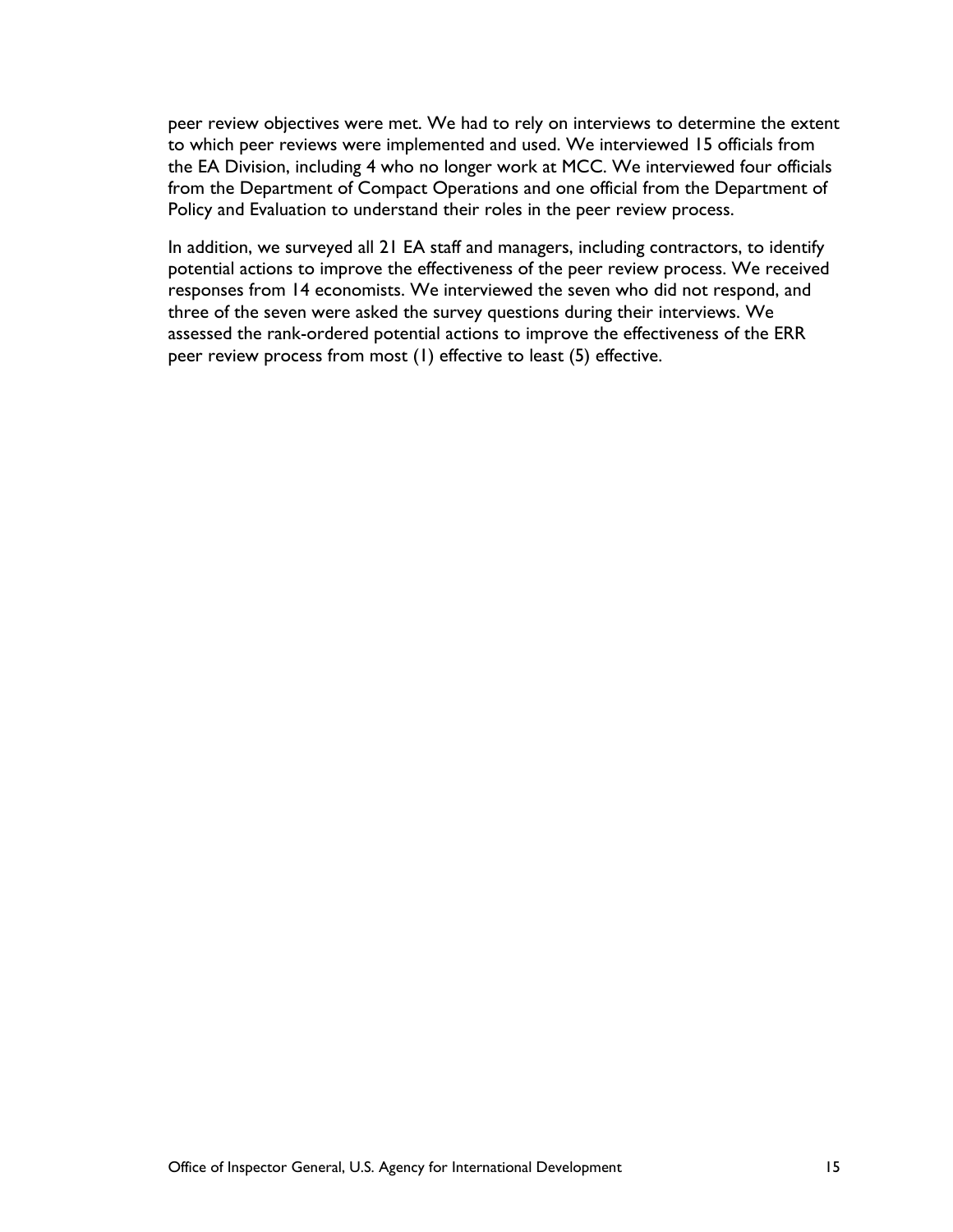## <span id="page-19-0"></span>**APPENDIX B. OIG SURVEY OF MCC ECONOMIC ANALYSIS DIVISION**

 Division staff to help us understand MCC's risks and challenges that contribute to two parts, each with two questions. The first part was on the risks to ERR that EA In October 2020, OIG administered an email survey to all 21 Economic Analysis (EA) uncertainty in achieving the best estimate of the Economic Rate of Return (ERR). We received 14 responses out of 21 (a response rate of 67 percent). The survey included identified in MCC's Enterprise Risk Management. The second part focused on actions the staff mentioned in multiple interviews that could help improve the effectiveness of MCC's peer review process for ERR analysis.

#### **Enterprise Risk Management-ERR Process**

 1. As part of MCC's enterprise risk management process, the agency identified eight  *challenges—exogenous shocks and evolving methodology in ERR calculations across*  estimate of ERR to those that contribute *least (6)*. These risks and challenges include: risks and/or challenges that contribute to uncertainty over the best estimate of the ERR. (*Note: The enterprise risk management process identified two additional risks and/or programs—which are outside of the scope of our audit.*) Please rank order from 1 to 6 which risks—in your view—*most (1)* contribute to uncertainty over the best

- \_\_ Unanticipated changes in costs and benefits
- \_\_ Inaccurate and unstable data
- \_\_ Lags in timely communication and coordination between MCC departments about ERR calculations
- \_\_ Inadequate ongoing review of ERR calculations
- \_\_ Human error
- \_\_ Inadequate resources
- 2. Are there other risk and/or challenges—in your view—that are not captured in this list? Please list in the space below and explain why you think this risk is more significant than the eight MCC identified.

#### **Peer Review Process for ERR Analysis**

 most (1) effective to least (5) effective 3. Please rank order the following actions that help improve the effectiveness of MCC's peer review process for ERR analysis from those which—in your view—would be

\_\_ Templates to aid completion of the peer review

- Scheduling aids to ensure sufficient time for the peer review
- \_\_ Development of a peer review repository of completed peer review assessments
- Formal sign-off of economic models by the peer reviewer prior to submission of the Investment Memorandum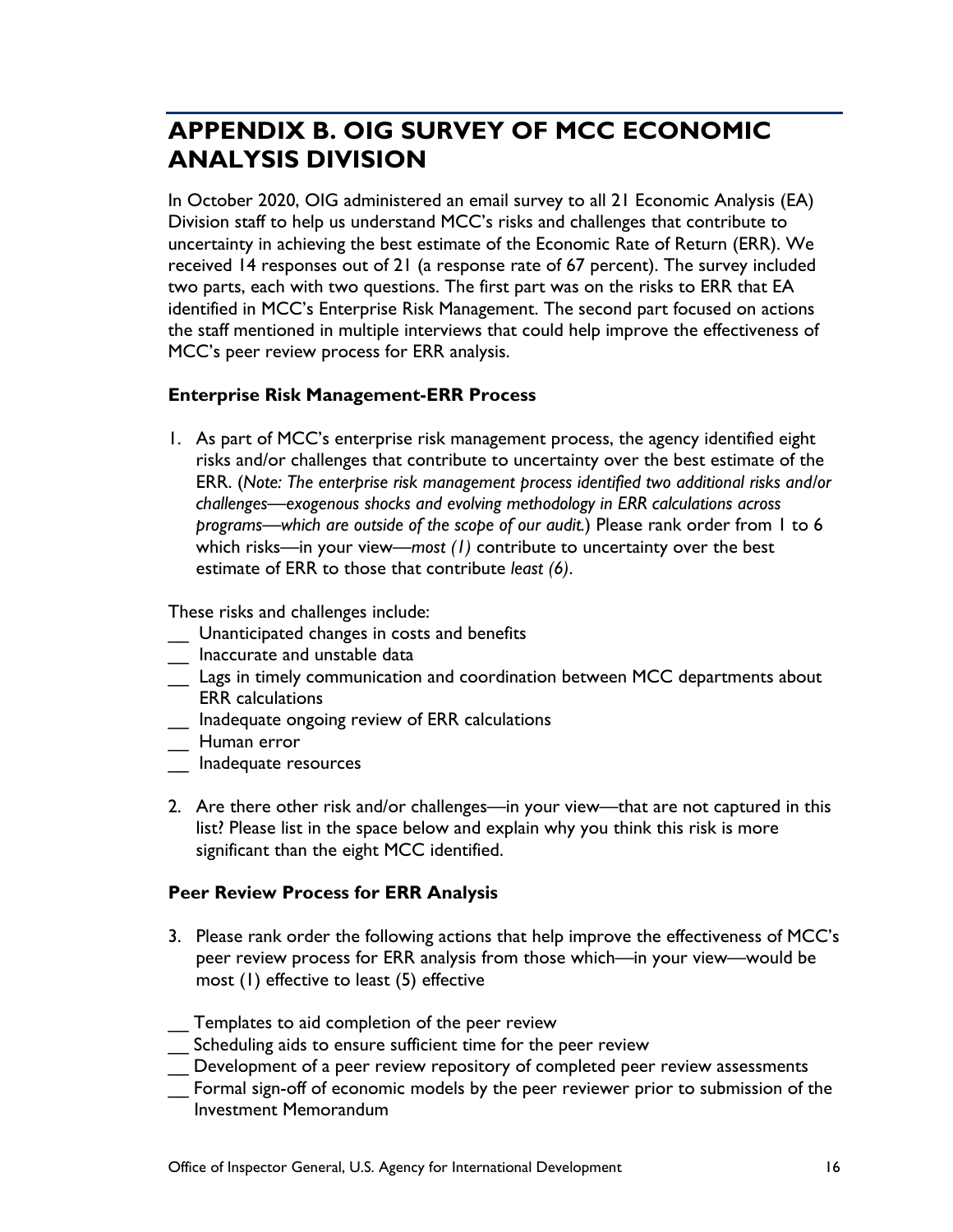- \_\_ Development of guidelines better integrating peer review into the compact -<br>development process
- 4. Are there other actions that you believe would help improve the effectiveness of MCC's peer review process for ERR? Please list in the space below.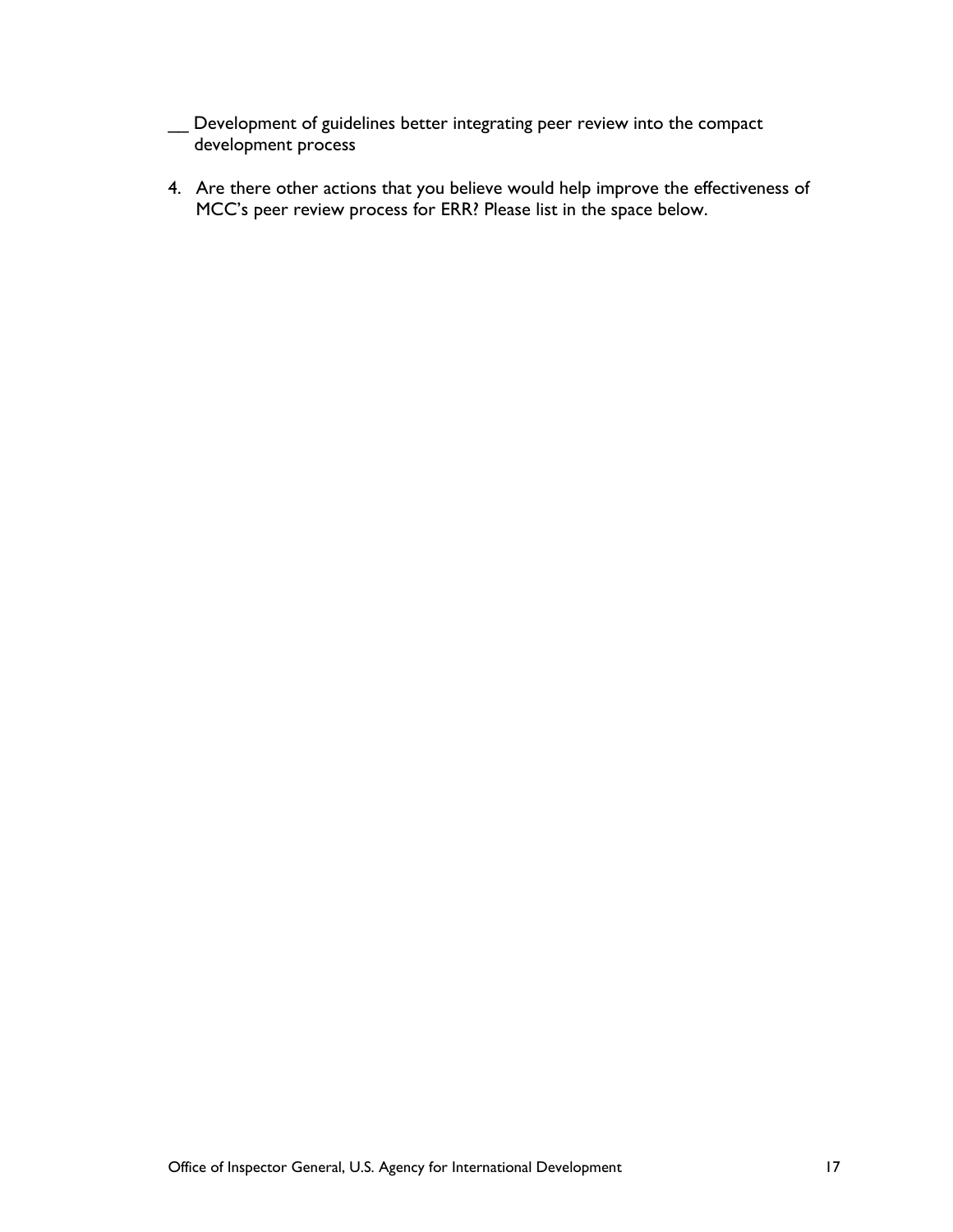## <span id="page-21-0"></span>**APPENDIX C. AGENCY COMMENTS**



| DATE:    | October 22, 2021                                                                                                                                                                                       |
|----------|--------------------------------------------------------------------------------------------------------------------------------------------------------------------------------------------------------|
| TO:      | Gary Middleton<br>Director, Millennium Challenge Corporation Performance Audits<br>Office of Inspector General<br>United States Agency for International Development                                   |
| FROM:    | Alicia Phillips Mandaville /s/<br>Vice President<br>Department of Policy and Evaluation<br>Millennium Challenge Corporation                                                                            |
|          | Mark Sundberg /s/<br>Deputy Vice President and Chief Economist<br>Department of Policy and Evaluation<br>Millennium Challenge Corporation                                                              |
| SUBJECT: | Management Response to the Draft Audit Report, "MCC Economic<br>Rate of Return: More Guidance Would Mitigate Risks That Could<br>Lead to Uninformed Investment Decisions," dated September 23,<br>2021 |

 The Millennium Challenge Corporation (MCC) appreciates the opportunity to review corporation's commitment to rigorous standards of cost-benefit analysis underlying noted by OIG within the overall framework of the compact development process and and comment on the draft audit report by the Office of Inspector General (OIG), "MCC Economic Rate of Return: More Guidance Would Mitigate Risks That Could Lead to Uninformed Investment Decisions,*"* dated September 23, 2021. To place the auditors' findings in the appropriate perspective, MCC would point out that the its investment portfolio is unique among international development donors, as the auditors learned during their interviews with officials with experience in MCC and other organizations. Notwithstanding MCC's leadership in the field, the corporation recognizes the opportunities for expanding sector-specific guidance on cost-benefit analysis and improving the documentation of peer reviews conducted to enhance the reliability of the economic rate of return (ERR) estimates that serve as a key pillar for MCC's investment decisions. MCC will act to address the opportunities MCC's goals to launch investments that will deliver benefits in a timely manner for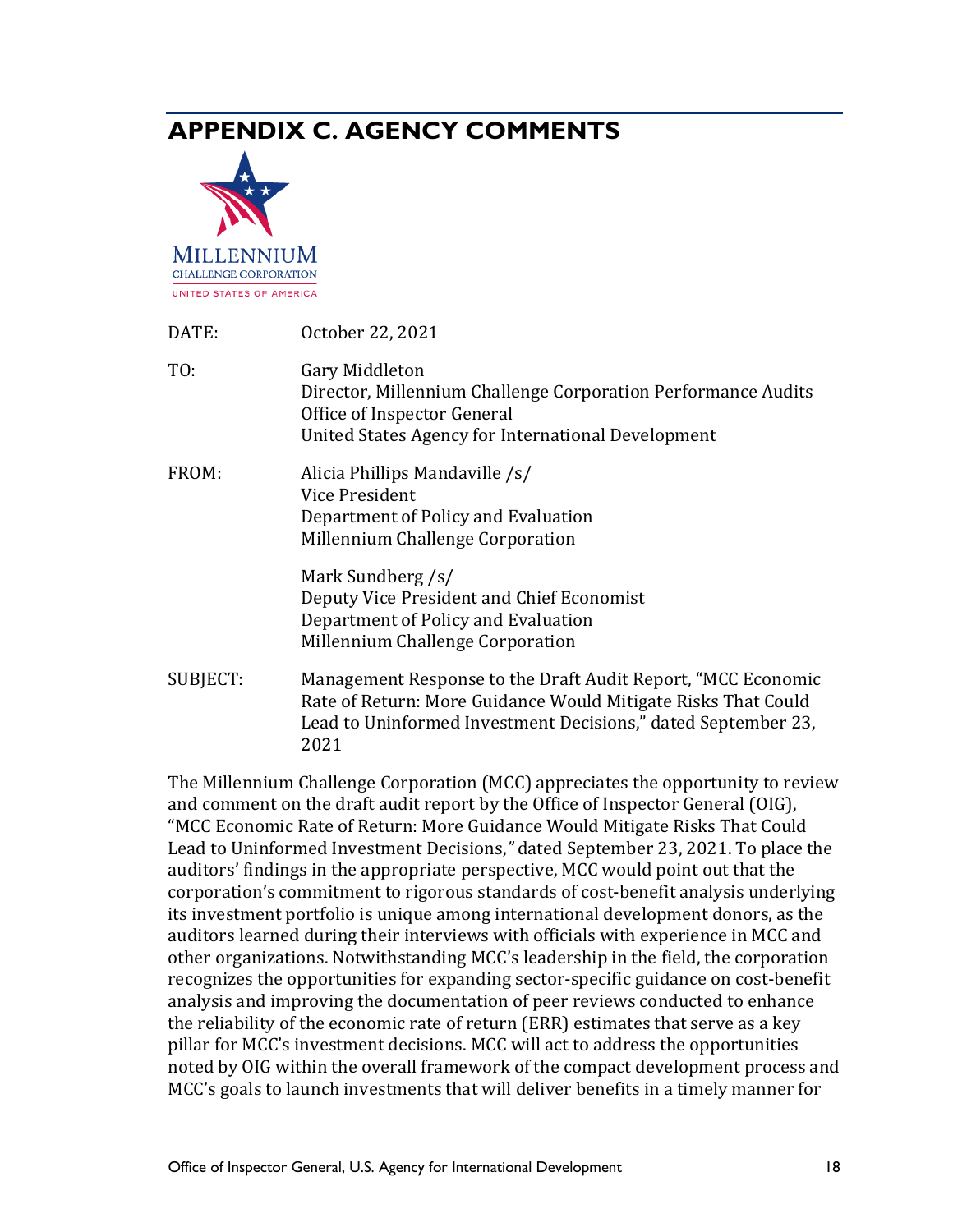the intended beneficiaries. Finally, MCC expresses its disappointment in OIG's choice to incorporate in the draft audit report a new finding with inaccuracies, in an otherwise positive engagement and could have been avoided had the finding been discussed with MCC managers prior to the issuance of the draft audit report. Additional comments have been provided in an Annex to this response.

The audit report sets forth seven recommendations. MCC provides our response and corrective action plan for each recommendation below.

### **OIG's Recommendation #1**

*Complete "Sector Cost-Benefit Analysis Guidance" for the energy sector.* 

### MCC's Response

 website by the end of October 2021. MCC concurs with the recommendation. Indeed, MCC completed the sector costbenefit analysis guidance for the energy sector in September 2021. It has been already made available to all MCC staff through the corporation's intranet. The document is going through the publication process and will be posted on the MCC

### **OIG's Recommendation #2**

*Develop and complete "Sector Cost-Benefit Analysis Guidance" for the agriculture sector.* 

#### MCC's Response

 Analysis Guidance" for the agriculture sector will benefit MCC's process; the main several years to bring to fruition. In our view, under current staffing and resource MCC concurs with the recommendation and agrees that "Sector Cost-Benefit challenge is to set a timeframe for production of the guidance that (1) allows for work of sufficient quality and utility, and (2) that balances this effort with commitments in the overall portfolio for EA staff. Past such efforts have taken levels, a slightly under two-year timeline for the agricultural sector guidance would be realistic. MCC will plan to complete the "Sector Cost-Benefit Analysis Guidance" for the agriculture sector no later than June 30, 2023.

### **OIG's Recommendation #3**

*Develop and complete "Sector Cost-Benefit Analysis Guidance" for the education sector.* 

### MCC's Response

 Analysis Guidance" for the education sector will benefit MCC's process. Similar to the agricultural sector guidance, the main challenge is to set a timeframe for MCC concurs with the recommendation and agrees that "Sector Cost-Benefit production of the guidance that (1) allows for work of sufficient quality and utility, and (2) that balances this effort with commitments in the overall portfolio for EA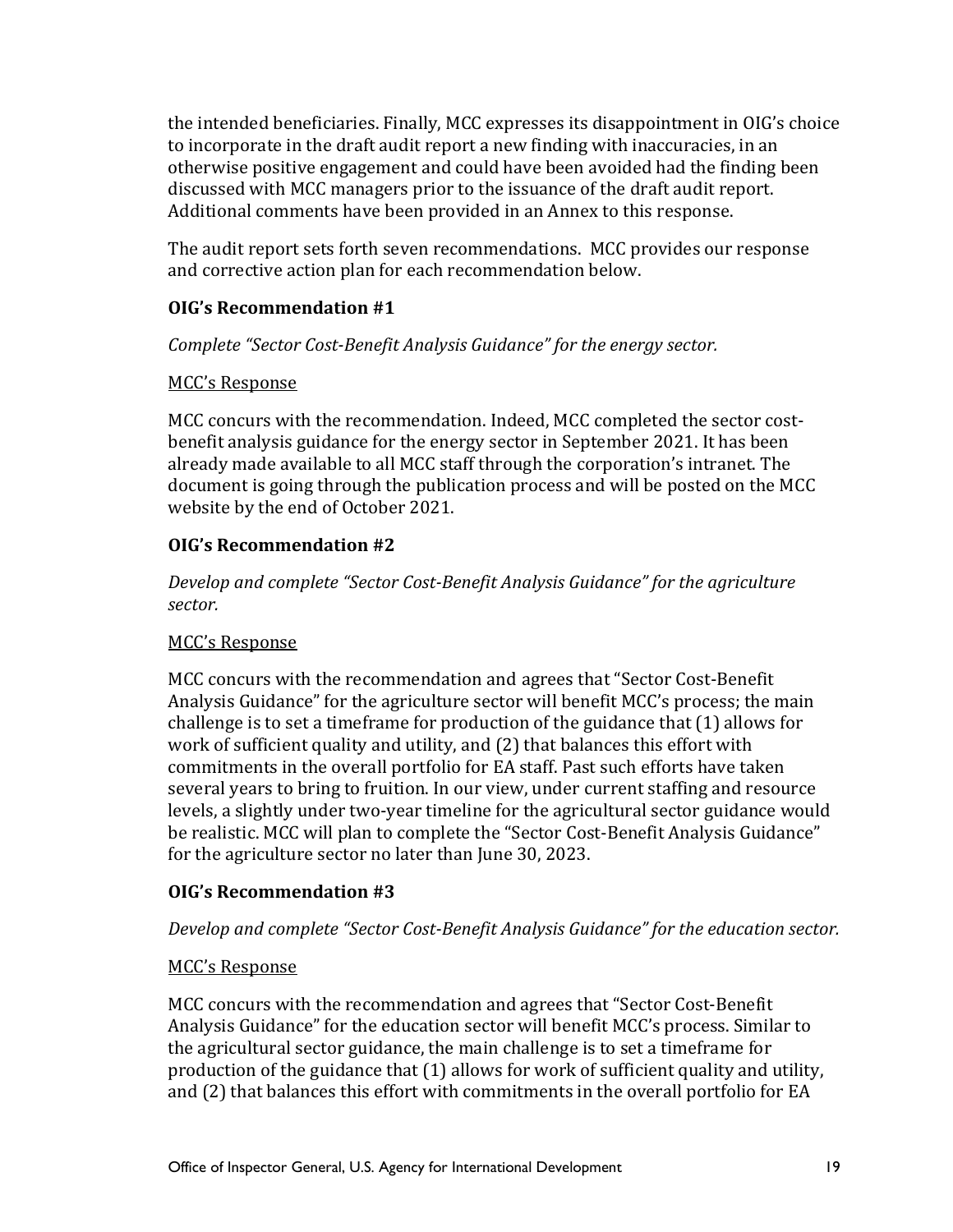staff. Past such efforts have taken several years to bring to fruition. In our view, under current staffing and resource levels, an 18-month timeline for the education sector guidance would be realistic. MCC will plan to complete the "Sector Cost-Benefit Analysis Guidance" for the education sector no later than March 31, 2023.

### **OIG's Recommendation #4**

*Develop and complete "Sector Cost-Benefit Analysis Guidance" for the health sector.* 

#### MCC's Response

 Analysis Guidance" for the health sector will benefit MCC's process. In addition to MCC concurs with the recommendation and agrees that "Sector Cost-Benefit the challenges cited above with respect to the guidance for the agriculture and education sectors, MCC will need to engage external experts to assist in developing the health sector guidance and anticipates a longer timeframe for completion. MCC will plan to complete the "Sector Cost-Benefit Analysis Guidance" for the health sector no later than September 30, 2023.

### **OIG's Recommendation #5**

*Develop guidance to include peer reviews in the Economic Analysis Division's peer review repository* 

#### MCC's Response

MCC concurs with the recommendation. MCC will plan to develop guidance to include peer reviews in the Economic Analysis Division's peer review repository no later than March 31, 2022.

### **OIG's Recommendation #6**

*Update "Guidelines for Country Team and Peer Review of Cost-Benefit Analysis" to create and include documentation such as templates to aid in implementing the peer review guidance.* 

#### MCC's Response

 to gain the most benefit from addressing the recommendation. The new peer review documentation procedures and templates, to focus the time of economists and peer MCC concurs with the recommendation and agrees that EA's peer review guidance can be improved by adding templates to aid in implementing the guidance. At the same time, in addition to including templates for documentation to the existing guidance, MCC is carefully reconsidering the entire approach to peer review in order guidance for cost-benefit analysis will present an approach, including appropriate reviewers on assuring reliable ERRs to support sound MCC investment decisions while meeting the demanding timeframes of the compact development process. MCC has initiated this reconsideration of the peer review process in the months following the audit exit conference and plans to complete the new peer review guidance and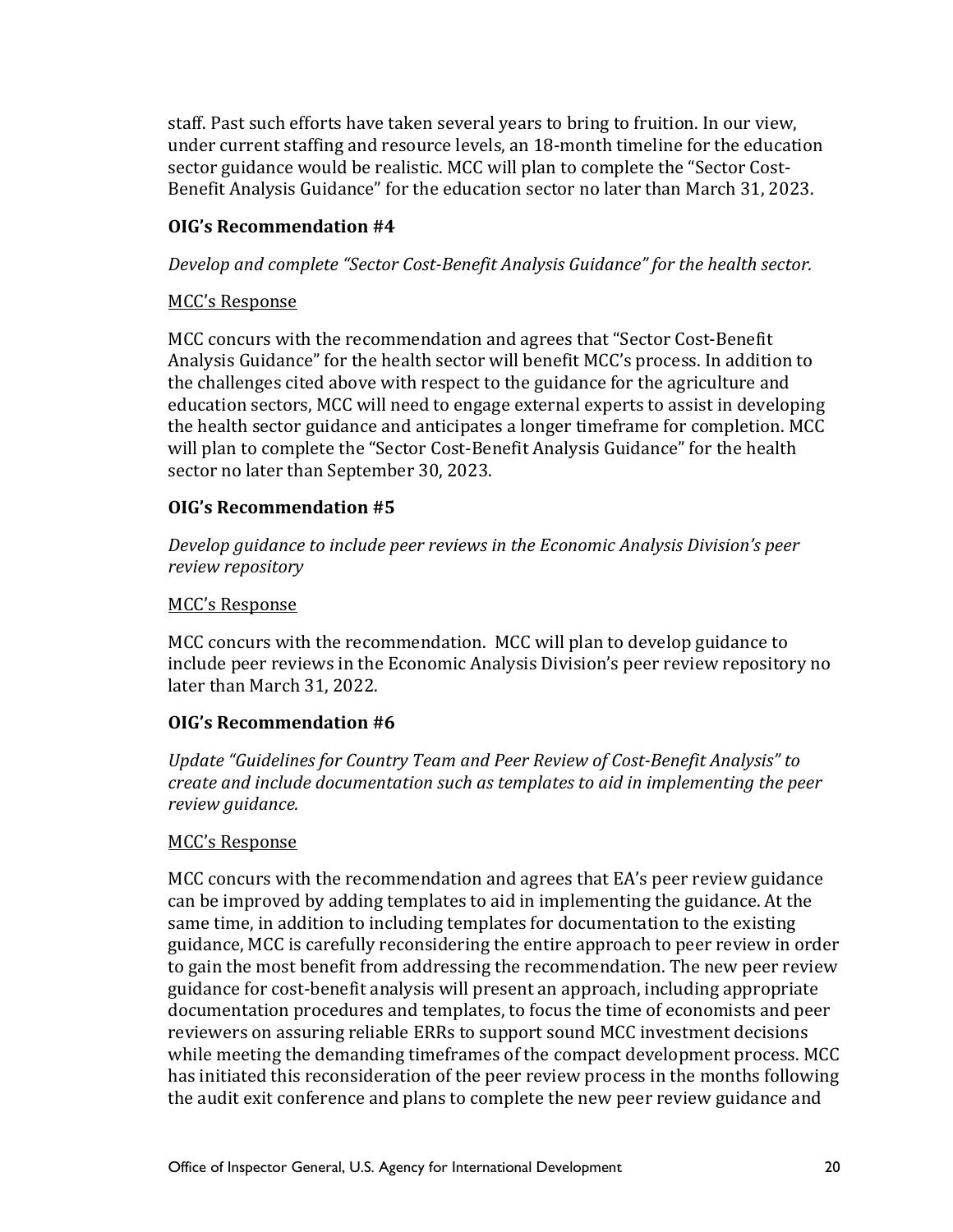templates, including required coordination with and clearance from other MCC Departments, by May 31, 2022.

### **OIG's Recommendation #7**

 *aligns with the current compact development process. Revise the 2017 "Compact Development Guidance," in coordination with the MCC Department of Compact Operations, to incorporate the peer review process so that it* 

### MCC's Response

 was streamlined to focus more directly on activities involving MCC's partners. the related finding in the draft audit report. Therefore, MCC will not address the This finding, newly presented in the draft audit report without prior discussion with MCC management, is inaccurate and mischaracterizes the compact development process. The Compact Development Guidance is intended to serve as a reference for MCC's counterparts in partner countries and the last version, completed in 2017, Consistent with this sound objective for revising the guidance, MCC removed the reference to its overarching peer review process that does not specifically address the ERR peer review. It is MCC's understanding that, based on discussions following the issuance of the draft audit report, OIG is reconsidering this recommendation and recommendation at this time.

 MCC appreciates OIG's commitment to improving MCC's programs and shares OIG's later than the audit exit conference, to allow full and open discussion of issues and program. interest in mitigating risks for the prudent use of public resources. MCC looks forward to working closely with the OIG on future engagements to achieve timely and quality audits to enhance the investment decision making process and mitigate risks throughout the agency. MCC urges OIG to ensure that in the future all findings and recommendations are identified and communicated to MCC management by no promote inter-organizational trust that can maximize the benefits of OIG's audit

3580. If you have any questions, please contact Alicia Phillips Mandaville at 202-772-6608 at [mandavilleap@mcc.gov,](mailto:mandavilleap@mcc.gov) or Mark Sundberg at [sundbergm@mcc.gov o](mailto:sundbergm@mcc.gov)r 202-521-

3580.<br>CC: Toayoa Aldridge, Deputy Assistant Inspector General for Audit, OIG, USAID Steven C. Anderson, Lead Economist, DPE, MCC Rhonda M. Horried, Assistant Director, OIG, USAID Abraham Kim, Analyst, OIG, USAID Thomas J. Kelly, Deputy Vice President, DPE, MCC Arif A. Mamun, Managing Director, DPE, MCC Stefan R. Osborne, Economist, DPE, MCC Amanda E. Jennings, Managing Director, DCO, MCC Stacy Alboher, Director, DCO, MCC Veronica Campbell, Senior Advisor, DCO, MCC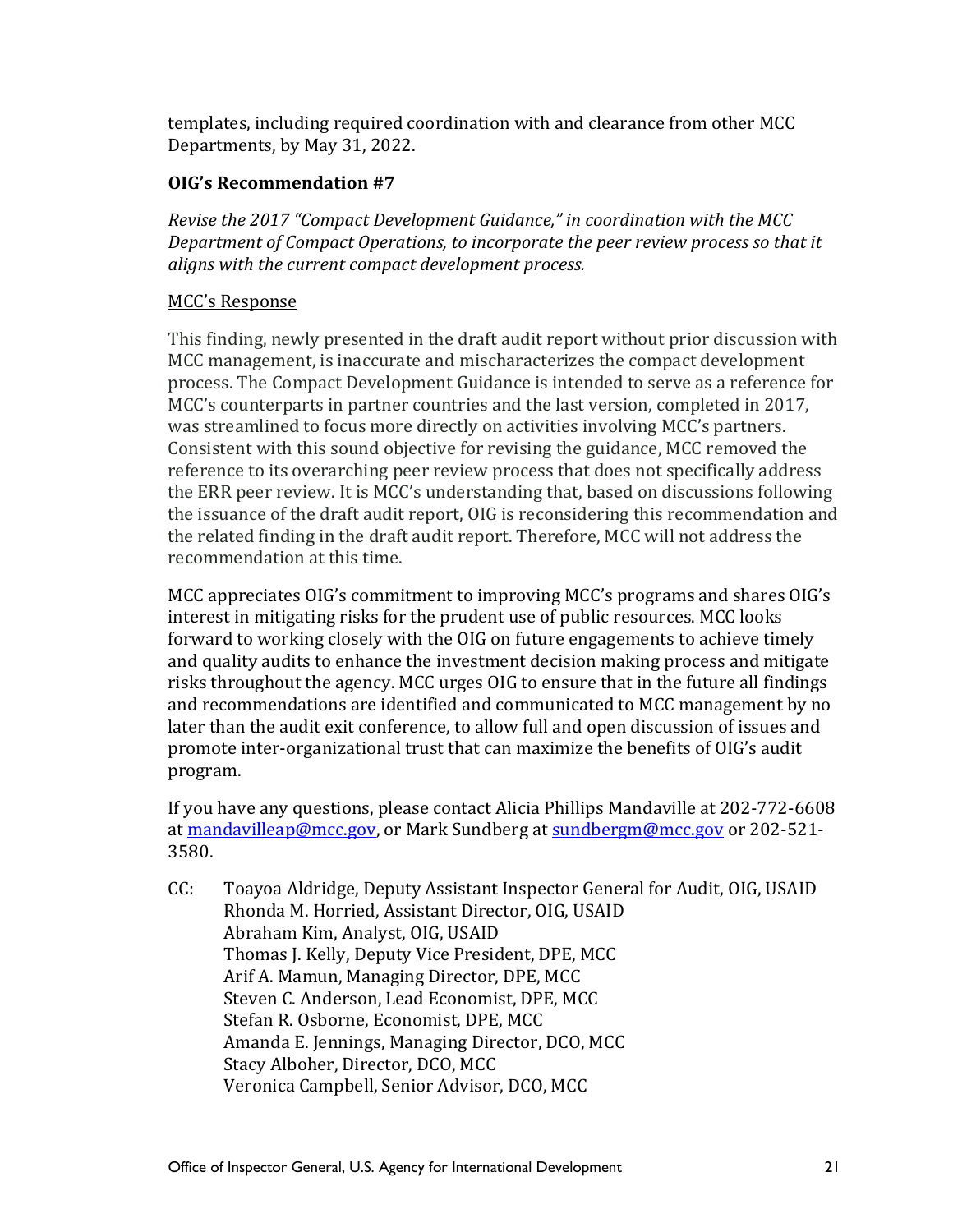Lori Giblin, Chief Risk Officer, A&F, MCC Jude Koval, Senior Director, A&F, MCC